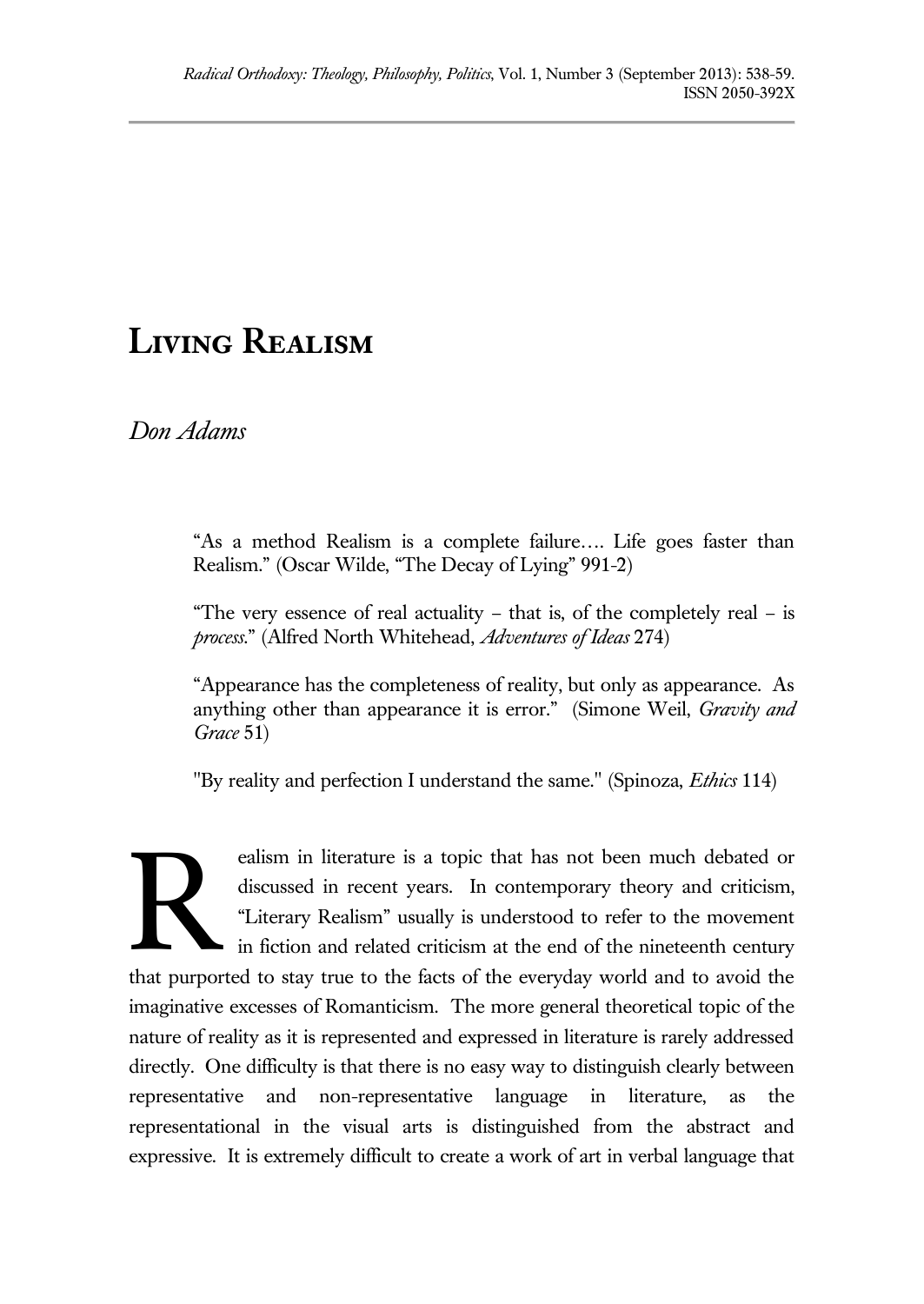is entirely or even largely non-representative of some version of recognizable reality, although Gertrude Stein and her experimental and language poet heirs certainly have made the effort. But such work makes up a very small fraction of what is conventionally considered to be literature. The remainder involves some form, at least, of realism.

Although the topic of realism in literature largely has been absent from recent theoretical discussion, it has thrived as a critical judgment, in the sense that a frequent criticism of a literary work is that it has achieved or failed to achieve a sense of being realistic and true to life. Realism in literature also has been operative by its absence as a criterion for defining genre literature such as fantasy and science fiction, which occupy worlds that are purposefully unrealistic in the conventional sense. And yet, even in these genres, there is a general attempt to maintain a psychological realism of motive and behaviour, and a logical realism of cause and effect.

Our failure to be theoretically self-conscious about realism in literature has broad ramifications in terms of our understanding of the relationship between the literary work and our actual and real lives. For the nature of what we understand to be real has altered dramatically since the late nineteenth century period in which the theory of literary realism was developed, a theory that defined realism in literature in the way that we still habitually use the concept, as the mimetic copying of the actual world of fact. But this was never a very adequate or useful critical concept, even in its heyday, and it has become much less so as our understanding of the nature of the real has been altered and complicated by general relativity, quantum physics, and the uncertainty principle; as well as by the more recent rise of organic and complex systems theories involving nonlinear dynamics, feedback loops and dissipative structures.

As our understanding of the nature of the real as it relates to life itself has become more nuanced and complex, so our concept of realism in literature should change with it, or else we will be mistaken in both theory and practice. Among other things, we will not be able to recognize and appreciate examples of non-mimetic literary realism when we encounter them, which helps to account for the marginalization of modern and contemporary writers who have written fictive works that have challenged the nature of literary realism from within by creating generically mixed realisms that are complexly relational and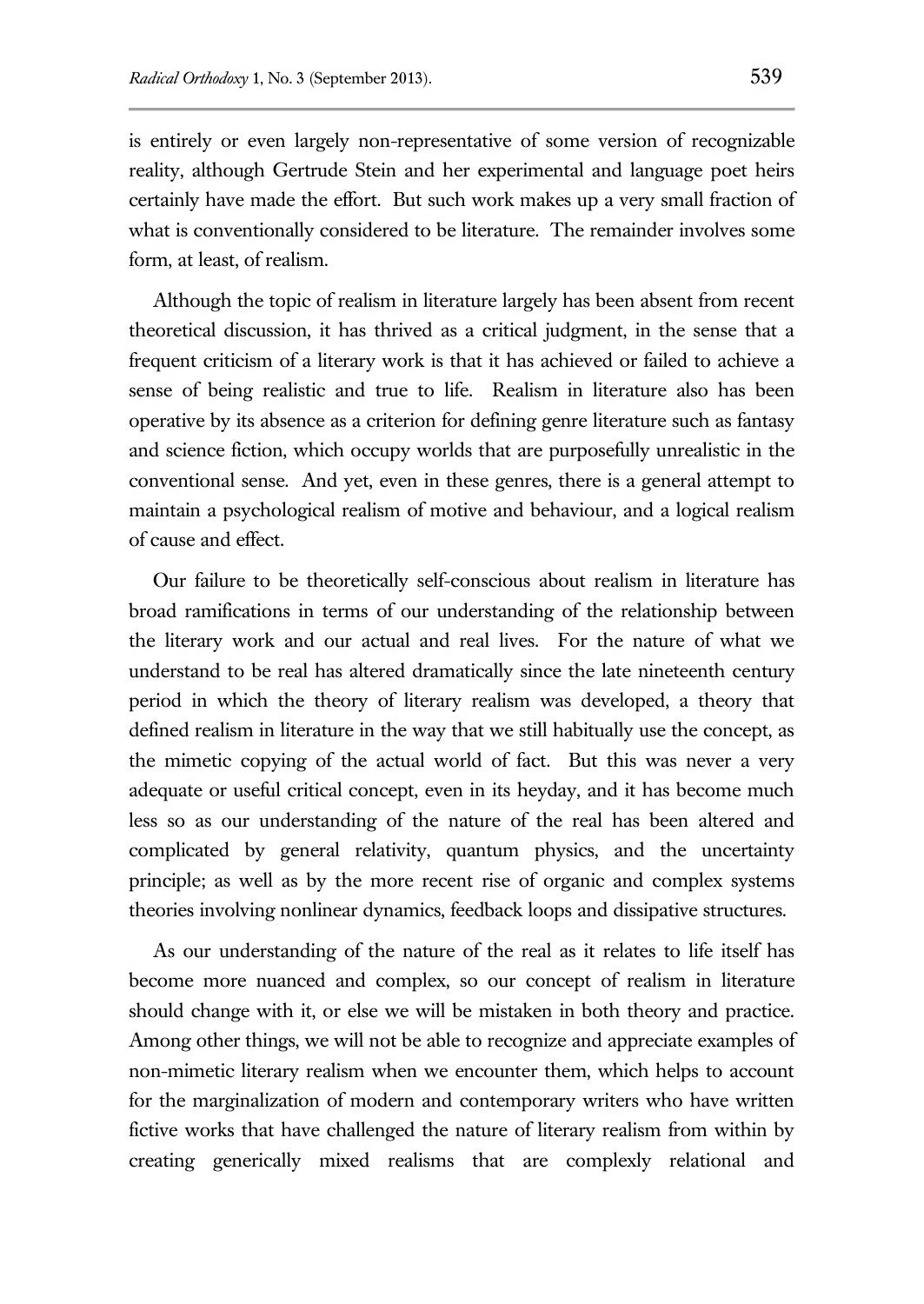participatory in a manner that implicitly questions the adequacy and veracity of mimetic representation, as modern science has disrupted and complicated the Newtonian universe.

We might begin a reconception of realism in literature by acknowledging that, in our actual lives, we live simultaneously in two real worlds, the world as given and the world as desired, and that there is a complex and evolving relationship between the two. To make such a statement is to acknowledge the reality of the past, present, and future in any real world experience; the past is the given world, the future is the desired world, and the present is the complexly evolving intersection of the two. When reality is conceived of in this manner, our understanding of the fundamental relationship between subject and object in our representation of reality in literature is transformed from the mimetic realist's paradigm, in which the relationship of subject to object involves the faithful apprehension by a subjective observer of a set of objective static facts, to a participatory subject-object paradigm in which the future is creatively and interactively evolved out of the past. In the mimetic realist paradigm, reality is always and only present, but in our actual lives, the present is suffused with our creative and purposive progress into the future, so that, as the process philosopher Alfred North Whitehead observed, "The future is to the present as an object for a subject. It has an objective existence in the present" (AOI 194). Whitehead further explained that it is only when "viewed in abstraction [that] objects are passive, but viewed in conjunction they carry the creativity which drives the world" (AOI 179).

In his focus upon the creatively progressive nature of reality, Whitehead was implicitly affirming Oscar Wilde's contention that "life goes faster than Realism" (991), by which Wilde meant the conventional mimetic realism that recently had arisen as the dominant fictive mode of his day. Such realism takes as its goal and criterion of judgment the reproduction of the world in the artistic work as it is experienced in ordinary life. The problem, of course, is that there is no such *living* thing as ordinary life. It is living reality that has been made into a normative abstraction, a life-like concept, which is to be made unliving, as Wilde's American contemporary William James poignantly observed: "Reality *fails* in passing into conceptual analysis; it *mounts* in living its own undivided life – it buds and burgeons, changes and creates" (264). Reality as it is presented to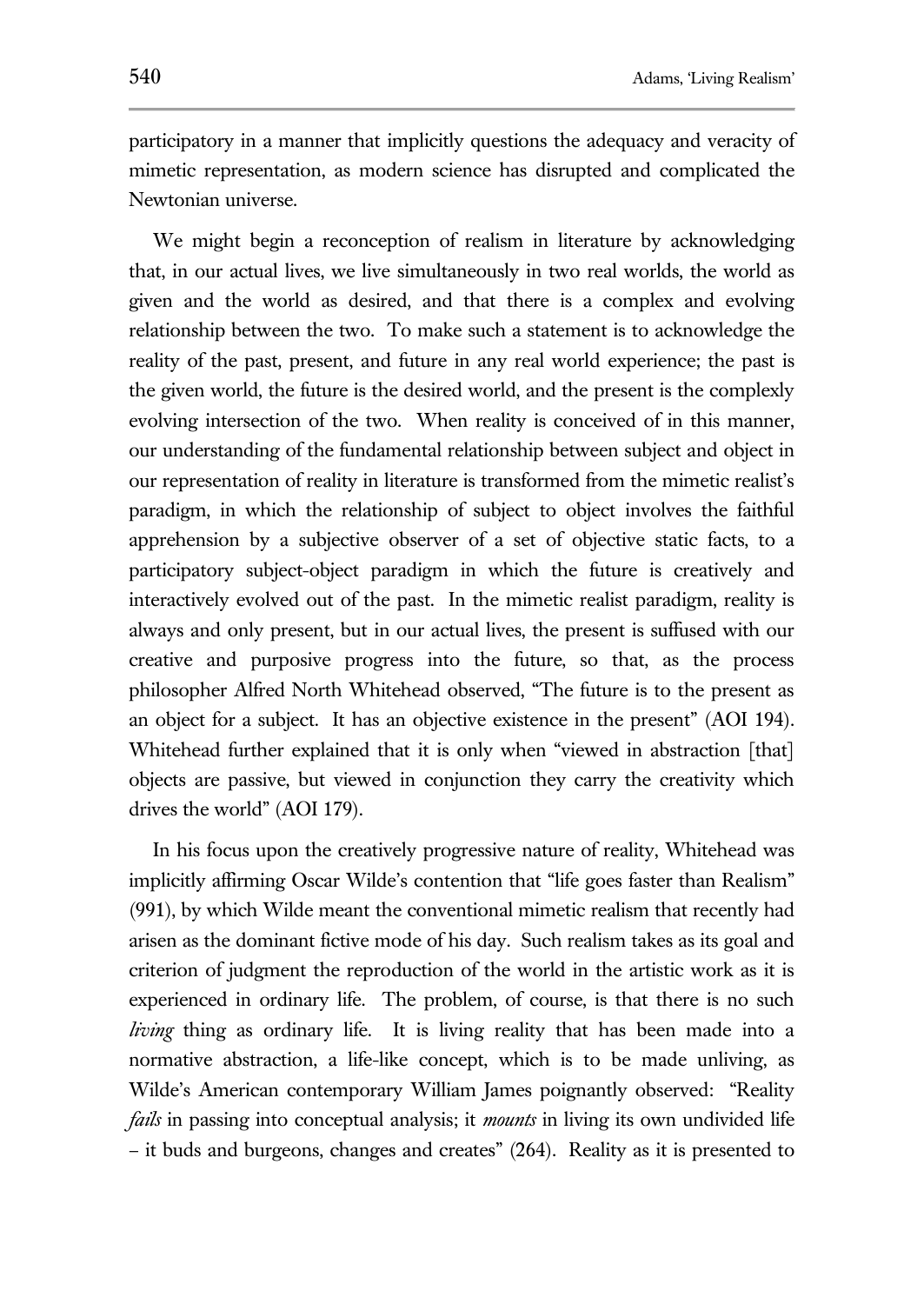us in the concept of conventional mimetic realism is only *possible* reality, that which seems possible given the world we live in now, or given the world the critic and artist once inhabited; and possible reality is, by its very nature, a dead reality, as Gilles Deleuze explained in describing the manner in which the possible is derived from the real: It is not the real that resembles the possible, it is the possible that resembles the real, because it has been abstracted from the real once made, arbitrarily extracted from the real like a sterile double. Hence, we no longer understand anything either of the mechanism of difference or of the mechanism of creation. Evolution takes place from the virtual to actuals. Evolution is actualization, actualization is creation (*Bergsonism* 98).

The world conceptual mimetic realism seeks to reproduce is the world of completed actualizations, commonly referred to as "reality," devoid of the realm of virtual potentials from which it is derived. It is the world of appearance, as Simone Weil referred to it above. As a world of appearance, it is complete in itself. But it is not living reality, and to mistake it as such is to make a sterile double (in effect, an idol) of what is only an abstract stage in an ongoing real process of creation.

The real world, or reality itself in its fullest sense, is comprised of both the virtual and the actual, the realm of being and the realm of becoming; it is everchanging and everlasting, and it is beyond reproof, as Spinoza famously posited. The virtual realm of being exists in the actual world of becoming as a futureoriented task or goal. In terms of human progress, it exists as the ideal of Utopia, which has the living reality of potential actualization, as Wilde observed with his typical aplomb:

A map of the world that does not include Utopia is not worth even glancing at, for it leaves out the one country at which Humanity is always landing. And when Humanity lands there, it looks out and, seeing a better country, sets sail. Progress is the realization of Utopias (1089).

It is the artists, Wilde argued, who lead us on this creative, evolutionary journey: "The future is what artists are" (1100). The great artists are not mimetic materialists, according to this conceptual viewpoint, but are visionary realists, who demonstrate for us the manner in which the virtual is made actual through interactive creation. They do not slavishly copy the world as it is given, but creatively found living realities that open up the future. In so doing, they form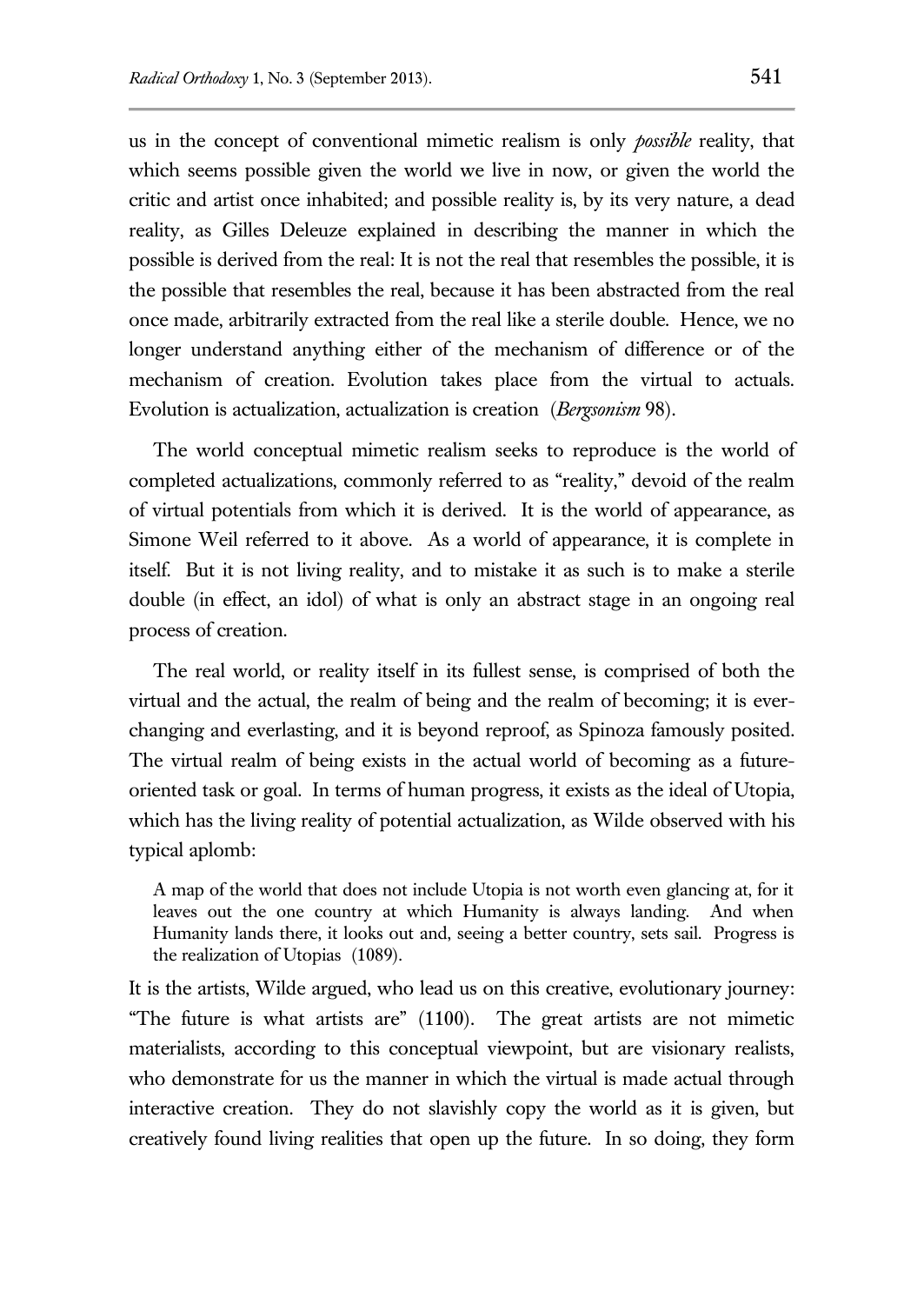connections between the eternal realm of being and the existent realm of becoming, demonstrating the dual, dialectical nature of reality as a whole.

The theoretical underpinnings of such realism may be unfamiliar to students of literary history, who typically are taught that literary realism means life-like mimesis, the faithful reproduction of the world of appearances as it is ordinarily experienced. But the concept of this alternative, prophetic and living realism would be familiar to the student of the history of philosophy, in which the "realist" is one who considers representative mimesis a form of idolatry. In the history of philosophy, the realists are those who believe in the reality not only of the existing particulars of the apparent actual world, but also of the reality of the eternal, inexhaustible, and ultimately unrepresentable realm of being in which resides the general ideas and ideals, potentials and virtuals, that give birth to and make sense of these particulars and give them value. The philosophical realists' opponents through long centuries of debate have been the nominalists who believe "in the sole reality of actual physical particulars," and who contend that all generalizing ideals and values are derived from our experience of the particulars, but have no innate reality in and of themselves (Feibleman 7). Thus, for the nominalists, what we think of as "the good" would depend upon our particular psycho-physical situation, our historical and social constructs, our individual class and status, etc. The good in a larger, more general and ideal sense would be understood by the nominalists to be merely an average, or a least common denominator, of the various particular goods in the actual world. If such a concept seems familiar and also perhaps correct, it may be because our culture is primarily a nominalistic one, as Terry Eagleton recently noted in lamenting that the nominalist belief that such general ideals as objectivity and reason are merely self-serving creations of our subjective circumstances contributes to making our socio-political world a particularly unpleasant place in which to live (102).

The hallmark of philosophical realism is its insistence on the necessity of being double-minded, of being able to perceive and acknowledge that the actual world of changing existence is everywhere related to a virtual-potential realm of eternal being (they are *in toto* one perfect reality), but that the two realms are conceptually incommensurate. Such conceptual dualism was demonstrated by Spinoza at the beginning of modernity in his philosophical response to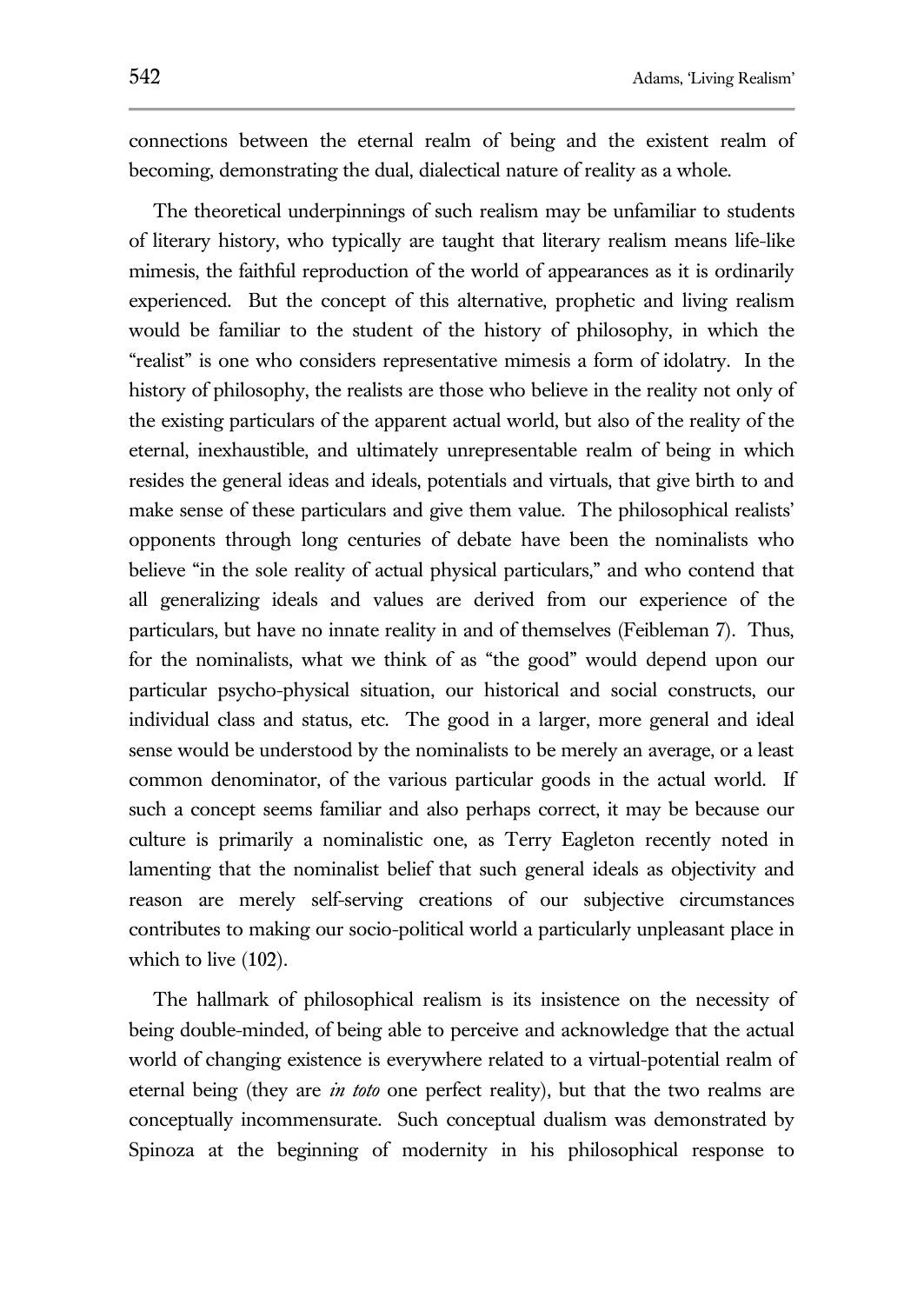Descartes' nominalist hypothesis that the human soul is actually housed in a particular place within the body – in the pineal gland, as he hazarded. Spinoza's clarifying realist response was to insist upon the separate systems of mind-soul and matter-body operating in and through the one individual organism, as Roger Scruton succinctly explained, "Mind and body are one thing; but to describe that thing as mind and to describe it as body is to situate it within two separate and incommensurable systems" (61). Our existential task, according to Spinoza, is to bring the two separate and incommensurable systems into working harmony with one another by coming to "conceive things under a system of eternity" (307), which is to be able to perceive the actual and particular realm of material necessity in which we bodily exist as intimately related to the virtual realm of values and ideals that we conceive of as the ultimate good, without, however, failing to acknowledge what Plato referred to as the "real difference" between the necessary and the good, in the space of which the drama of life is enacted (729).

The nominalist error of assuming that the actual is ultimate – of mistaking the realm of apparent particulars for reality as a whole – has had implications on the language we use and on the way in which we use language. Just as Descartes irrationally assumed that the soul was housed within the body, as an inhabitant in a dwelling, so linguists began to assume that words carried their meaning as a truck carries its load, having deposited which, their job is done. From the point of view of such a model, words come to seem merely convenient linguistic substitutions for the real world of phenomena, which exists wholly apart from them and to which they can only refer. Such a notion caricatures the complex metaphysical relation between symbol and meaning, just as Descartes' pinealgland hypothesis made a simplifying mockery of the profoundly mysterious relation between matter-body and mind-soul. As George Steiner noted in his critical response to deconstruction, *Real Presences*, used (misused) as some kind of representational grid or facsimile of "the real," language has indeed withered to inert routine and cliché. Made to stand for inaccessible phenomenalities, words have been reduced to corrupt servitude. (97). When, in response to the "vulgar illusion" that language maintains a "correspondence to a 'world out there'" (Steiner 95), Ferdinand de Saussure and his linguistic heirs conceived of language, rather, as a self-enclosed dyadic system of signifiers and signifieds – a system of displacement in which the only systemic reality is the difference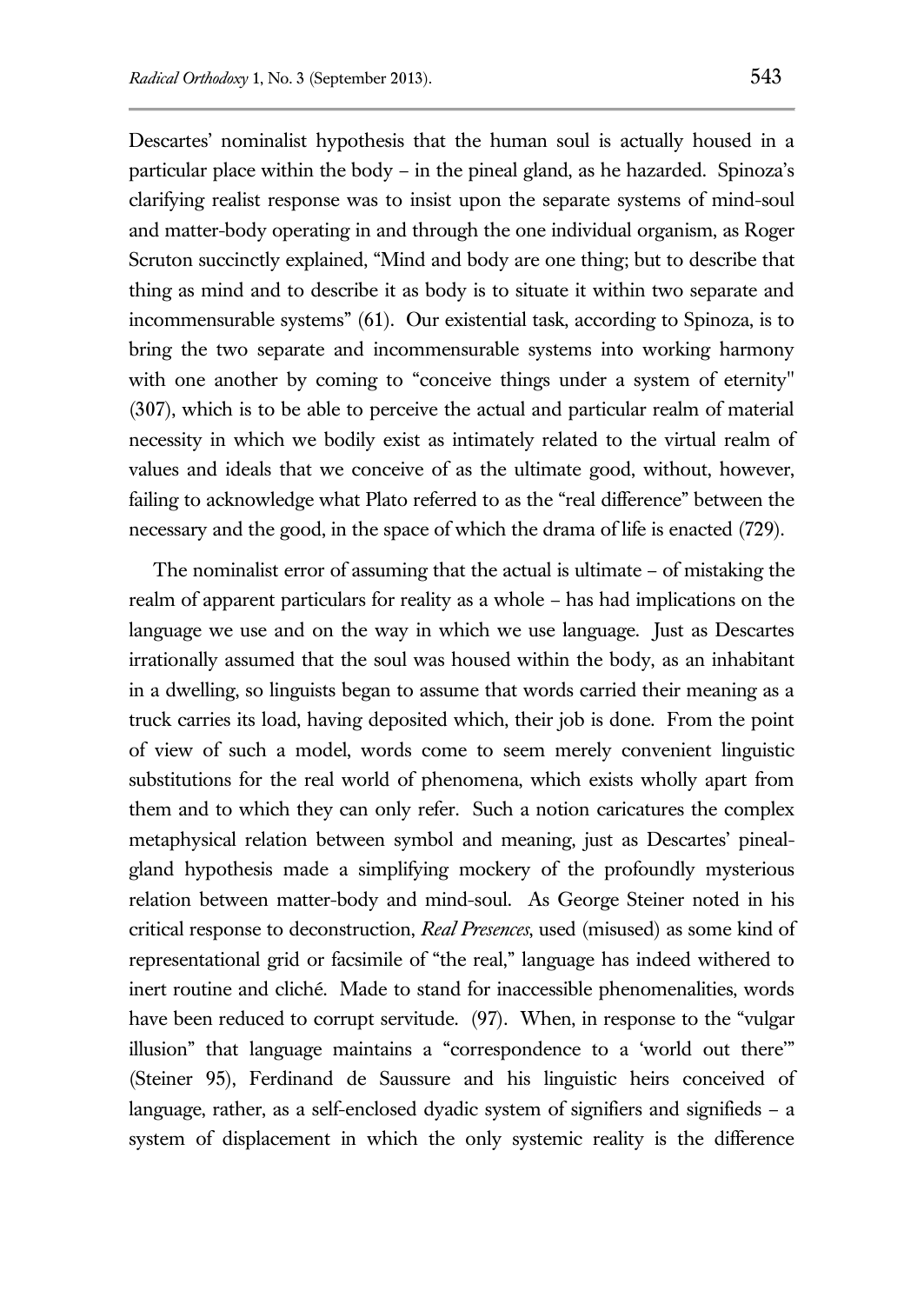between one sign and another (a reality of absence) – they replaced the objectivist error of simplistic correspondence with the subjectivist error of systemic autonomy, but they remained working wholly within a nominalist world-view in which words as powerful and living symbols connecting us to real presences beyond the world of actual appearances had become entirely inert. When pressed far enough, the self-enclosed Saussurean sign system leads inevitably to what Steiner defined as "a rigorously consequent nihilism or nullity" (133) – an ever-receding dead end, or *aporia,* with which we are all too familiar. Steiner concluded that the very meaningfulness of meaning ultimately is tied to our belief in the reality of a "theological-metaphysical transcendence" (119) – that is, to our belief in the philosophical realists' transcendent virtual realm of being that gives value to the apparent world of actual particulars; and he stressed that it is the task and privilege of art "to quicken into presence the continuum between temporality and eternity, between matter and spirit, between man and the 'other'" (227).

In making his impassioned argument for a belief in the reality of the realm of metaphysical transcendence, without which "certain dimensions of thought and creativity" which make life ultimately meaningful and valuable "are no longer attainable" (229), Steiner was building upon and echoing the argument made by Owen Barfield in his seminal 1965 *Saving the Appearances: A Study in Idolatry*. Writing during the same period in which Jacques Derrida was formulating deconstruction, but with a significantly different purpose, Barfield contended that "all things came into being through the Word" (125), which ties the actual existent in mystic union with the eternal realm of being, bestowing value on the particular. Before the Word, there was no phenomenal world; the origin of language was coincident with the origin of our world as world (123). Barfield's major assertion is that that original Word is still living today (as the earth's first living cell, which asexually reproduced, remains alive with us). In our own use of language in thought, word, and deed, we continually *recreate* the phenomenal world, at once imbuing that world with meaning and value. When, on the other hand, we conceive of language as referring simplistically to a separately existing world of phenomena, we treat both our living words and the phenomena themselves as unliving "idols" (62), making of ourselves, by extension, mere things in a world of things. The Saussurean-deconstructive model idolizes the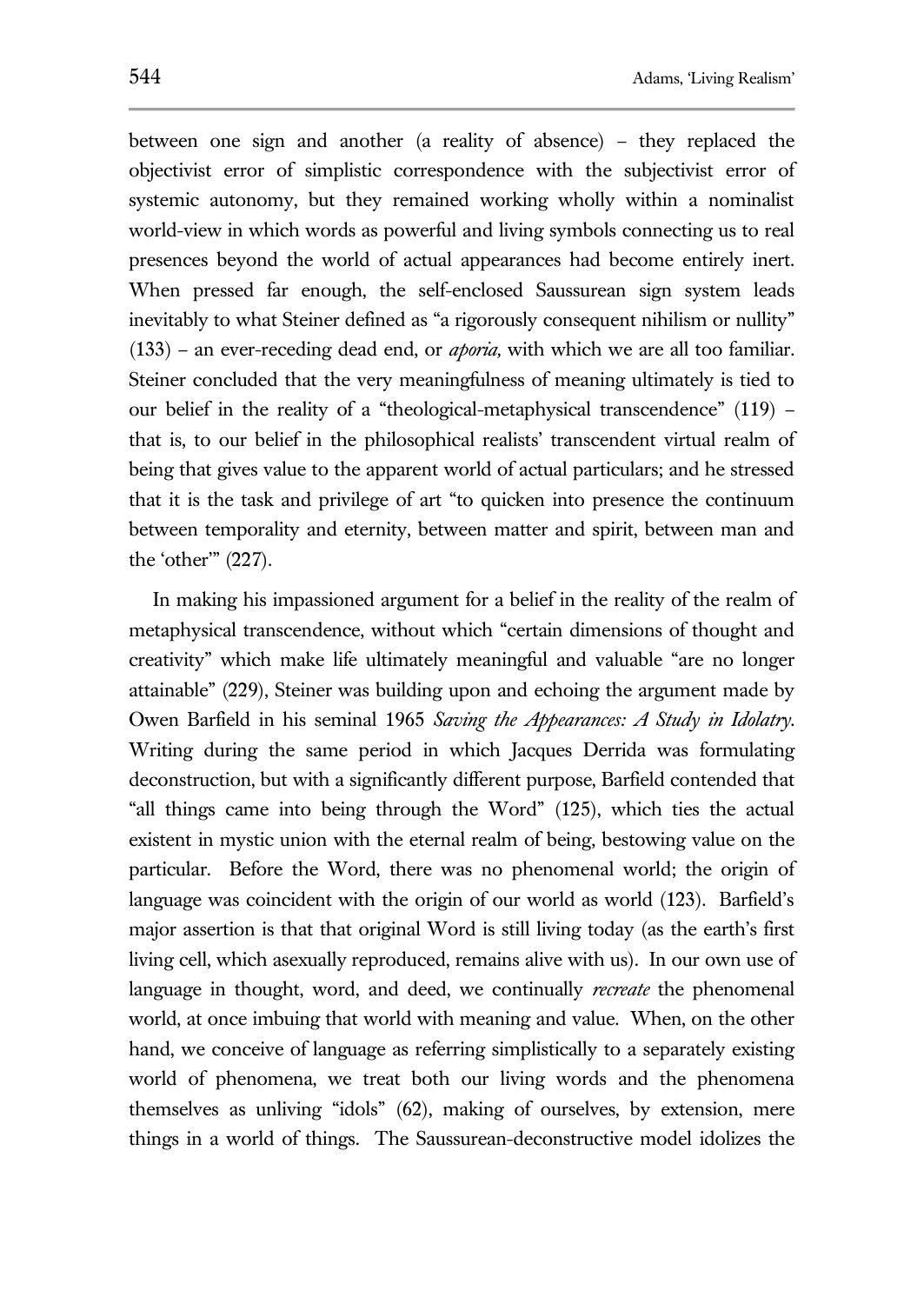self-enclosed sign system itself, with a similar alienating result. Our failure to recognize the participatory nature of living reality does not result in a nonparticipatory world; but our failure consciously to participate in creating that reality effectively *devalues* the world, eliminating "all meaning and all coherence from the cosmos" (Barfield 145), making us fundamentally ir-responsible creatures – creatures for whom response itself has become meaningless (Steiner 90). Spinoza diagnosed the dire condition of un-responsive, irresponsible modern man succinctly when he wrote that the man who is unconscious of his active participation in creating reality is an "ignorant man," who, "as soon as he ceases to be acted on… ceases to exist" (316).

Neither Steiner nor Barfield disputed the objective reality of the world as such; rather they insisted that *all* reality as we know it is participatory and interactive – thereby questioning the very division of the phenomenal world into the Cartesian-Newtonian categories of subject and object. Their insistence upon the participatory nature of living reality and their critique of the mind-body, subject-object split enforced by the scientific revolution is in agreement with the often overlooked scientific revolution of our own time, as described by Ilya Prigogine and Isabelle Stengers in their vital 1984 *Order out of Chaos*, in which they contended that, "whatever we call reality, it is revealed to us only through the active constructions in which we participate" (293). The nobel-prizewinning work of Prigogine in "dissipative structures" concerned the manner in which chemical systems far from equilibrium creatively evolve themselves in nonlinear and indeterminate ways through interactive relation to their environments. In *Order Out of Chaos*, Prigogine and Stengers elaborated upon the implications of this discovery and of related work in organic process systems theory, suggesting that we are heading toward a new synthesis, a new naturalism. Perhaps we will eventually be able to combine the Western tradition, with its emphasis on experimentation and quantitative formulations, with a tradition such as the Chinese one with its view of a spontaneous, selforganizing world. (22)

In such a naturalism, we may find ourselves at home again within an organic natural world, which, "instead of being a machine turns out to be more like human nature – unpredictable, sensitive to the surrounding world, influenced by small fluctuations" (Capra 193).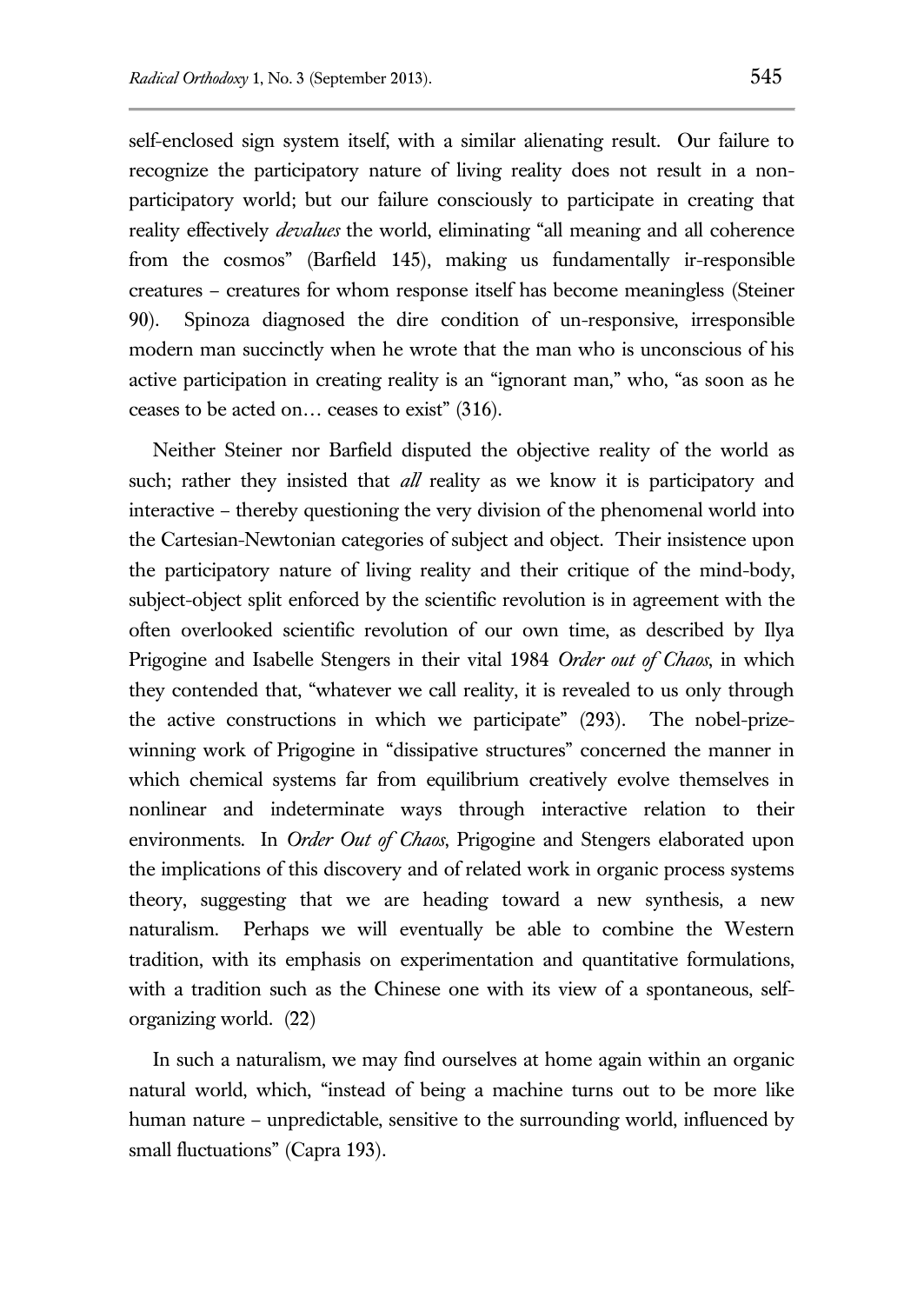Such a comprehensive and integrated view of human and non-human nature was philosophically theorized by Whitehead in his revolutionary but largely neglected "philosophy of organism" developed in the early decades of the  $20<sup>th</sup>$ Century in response to the rising science of organic systems. Prigogine-Stengers and others have pointed to Whitehead's organic process philosophy as the most ambitious and successful attempt in modern thought to incorporate modern scientific theory into a systematic metaphysical conception of reality that is embracing of all of nature, from "stones to man" (Prigogine 94). Whitehead was particularly interested in demonstrating "the connection between a philosophy of *relation*… and a philosophy of *innovative becoming*" (Prigogine 95). He stressed that the Cartesian and Newtonian subject-object paradigm that has shaped and limited our understanding of reality in the modern world mistakenly assumed the actuality of stable and particular subjects with circumscribable individual identities that react with other such subjects as objects. He countered that such subjects and objects are in effect only useful *concepts* that are abstracted from a phenomenal world in which "process, activity, and change are the matter of fact" (MOT 146) and in which "actuality is in its essence composition" (MOT 119). When we think of ourselves and our world as being comprised of stable physical particulars, Whitehead contended, we not only mistake a conceptual abstraction for an ultimate reality, but we reduce all values, goals, and ideals to mere subjective qualities characterizing those particulars, which is the nominalist error. Whitehead's alternative is to conceive of our world as being composed of networks of organisms creatively evolving in pursuit of their essentially aesthetic aims – a world which he conceived in the manner of the philosophical realist: "The creativity is the actualization of potentiality" (AOI 179), with the ultimate purpose of the "perfections of harmony" between the ideal and the actual, the good and the necessary, art and nature (AOI 271).

Whitehead's biologically-based assertion that aesthetic aim as creative purpose and self-enjoyment is the most fundamental aspect of the evolutionary process of reality (MOT 152) is in profound agreement with Wilde's slightly earlier assertion that the evolution of history demonstrates to us that life imitates art, rather than art imitating life: "Life is Art's best, Art's only pupil" (983). Both assertions are decidedly realist in the philosophical sense, in that they insist that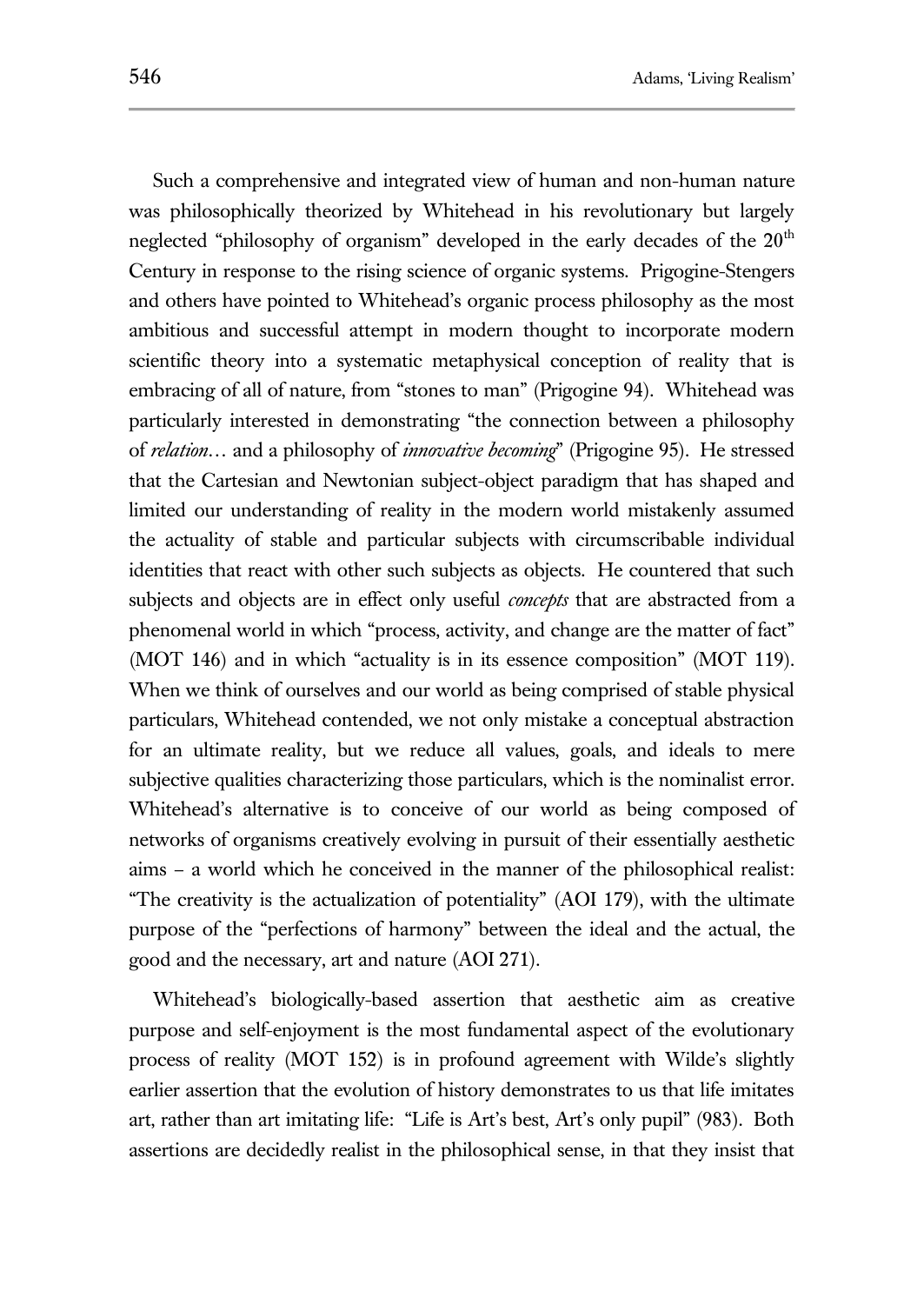reality proceeds from mind-based virtuals to physical and particular actuals; and they are both organic models in which reality is conceived as a process of creative evolution. The purpose of art *as* art in such a system is creatively to envision the future, as Wilde asserted when observing that "literature anticipates life. It does not copy it, but moulds it to its purpose" (983). When, on the contrary, literature – and art and criticism in general – takes as its avowed ideal and purpose the mere faithful imitation of life as it is found in actuality, it sinks into "true decadence, and it is from this that we are now suffering" (Wilde 978). It is the decadence from which we continue to suffer, for it is all too evident that neither Whitehead nor Wilde was successful (has *yet* been successful) in arguing modernity out of its nominalist error. Rather they – and other philosophical realist visionaries such as Barfield, Weil, Deleuze, and Steiner – have striven to keep alive the concept of a creative and living realism alternative to the dead-end idolatry of mimesis.

This alternative living realism has been kept alive in our modern and contemporary literature as well, where it has occupied the margins of canonicity. Alternative living realist works by critically neglected authors such as Ronald Firbank, James Purdy, Jane Bowles, and Penelope Fitzgerald have been misunderstood and underappreciated because their assumptions are fundamentally realist in the double-minded and participatory philosophical sense, rather than in the conventional mimetic and nominalistic sense that continues to dominate our literary taste and habits of reading. One might, of course, argue that the major literary movements of the past century, modernism and postmodernism, were both alternative living realism movements in that they were directly opposed to the simplifying mimesis of conventional literary realism and naturalism. I would contend, however, that the modernists and postmodernists for the most part merely substituted a subjective nominalism for an objective nominalism, replacing an oppressive and dehumanizing objective reality with an all-too-human subjective world-view, as Saussure replaced a utilitarian objectivist sign system with a self-enclosed subjectivist model. The famous and fascinating theoretical argument between Georg Lukacs and Theodor Adorno concerning the validity of modernism as a form of realism explored the implications and ramifications of such a replacement, Lukacs arguing that the modernist subjectivist world-view makes reality as a whole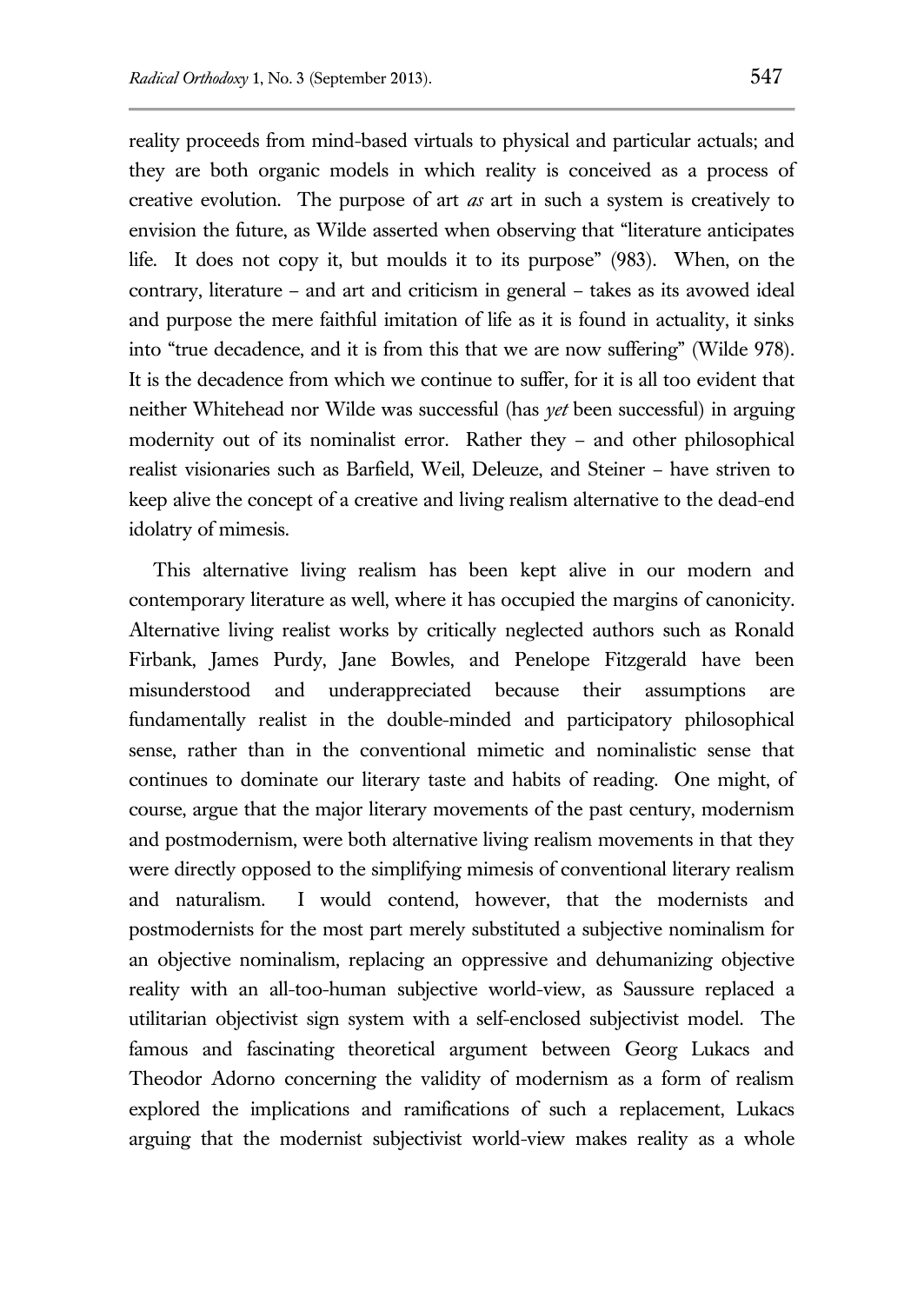"opaque, fragmentary, chaotic and uncomprehended" (39), leading to a "disintegration of the will" (44) that renders the individual a passive observer of an oppressive actuality; and Adorno countering that art's very function is "to remain the antithesis of that which is the case" (159), serving as "the negative knowledge of the actual world" (161). Between the two arguments, there is no middle ground, and that – from a philosophical realist perspective – is because they are occupying the same metaphysical plane of actuality, the alternative to which is a different plane altogether, that of the virtual and ideal from which the actual is born. Without that entirely alternative perspective, dialectical argumentation is merely a mono-linear process of continual substitution (such as postmodernism's substitution of an attitude of *jouissance* for modernism's *angst*) as Simone Weil observed in one of her piquant notebook entries: "The great mistake of the Marxists and of the whole of the nineteenth century was to think that by walking straight on one mounted upwards into the air" (GG 174). The mistake, in other words, is to link the present actual to the future possible rather than to the virtual-eternal potential, which occupies another plane – one that is closer even to the impossible than it is to the merely possible (Weil, GG 175). Our existential task, Weil argued, echoing Spinoza, is consciously to link the two planes together in our understanding of reality, without allowing one plane to subsume the other, "We have to rediscover the original pact between the spirit and the world" (GG 153).

The primary error in the conventional concept of mimetic realism is to assume that there is such a living thing as a self-evident, autonomous and nonparticipatory reality – a reality that exists either outside of one's body (objective nominalism) or inside of one's head (subjective nominalism) – and that the realist writer's task is merely to reproduce it on the page. That which is reproduced by the conventional mimetic realist is thus deemed innately realistic; we have only to look at the actual world around us, or at the world of consciousness in our heads, as the theory suggests, in order to recognize the similarity, and thus the authenticity, of the reproduction. That one could even consider that a reproduction is more or less authentic is indicative of the ultimate irrationality of such a model.

The conception that a work is authentically realistic because it faithfully reproduces reality as it really is, is akin to the fundamentalist assertion that a text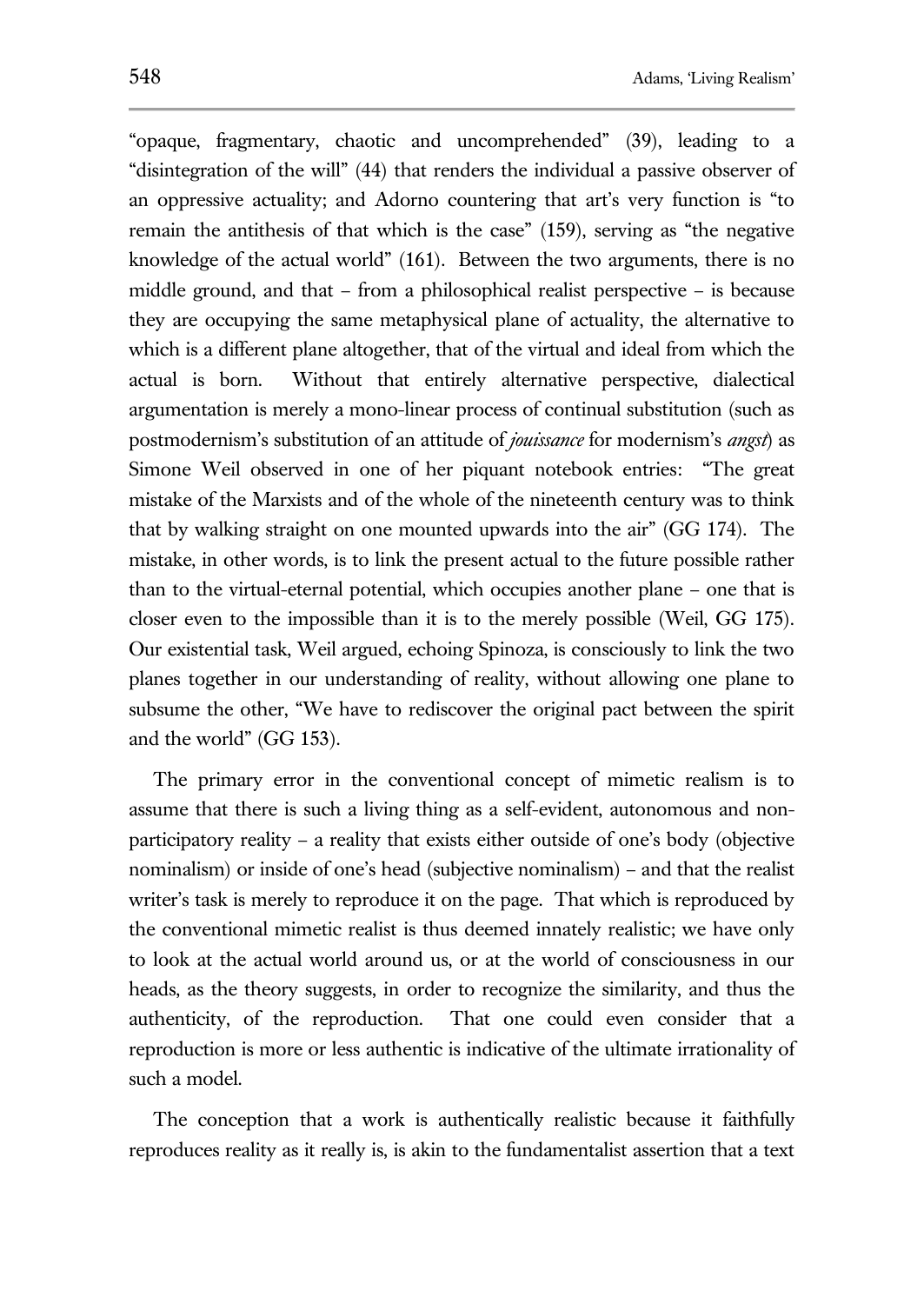means exactly what it says. One crucial virtue of deconstruction is that it pointed out the irrationality of such an assumption by pushing it to its inevitable non-sensical and valueless conclusion. Steiner commented that "deconstruction dances in front of the ancient Ark" housing the original "Word," which it knows to be "empty" (122), and he contended that "such total disinvestment" in language as meaning was necessary to "restore to words their magical energies…. the unlimited creativity of metaphor which is inherent in the origins of all speech" (98). Barfield likewise contended that, once we succeed in recognizing that, through words, we participate in creating the phenomenal world in all of its richness and meaning, then we can begin to "perform the act of figuration consciously" – becoming active participants in creating and positively changing our real worlds. In his 2002, *At the End of an Age,* the historian John Lukacs noted Barfield's theoretical acuity when arguing that, with the "affirmation of the Uncertainty of Indeterminacy principle" (95), empirical science itself had acknowledged the "human inseparability of the knower from the known," with the result there is an "inevitable participation of the knower in the known" (209). The concept of objectivity in such a paradigm is not a simple fact but an existential task; it is an *ideal* that is approached through infinite approximation. Likewise, the most objective actor is not the experimenter who claims absolute disinterested objectivity (the uncertainty principle demonstrated empirically that there is no such thing), but the one who most clearly acknowledges and accounts for his subjective context and purpose.

Living realist writers have demonstrated such accountability by performing their subjective acts of figuration consciously, highlighting the participation of the knower in the known. They have accomplished this contextualization through their creative uses of traditional, double-minded and participatory genres in tandem with conventional mimetic realism. Different genres imply different world-views (in effect, different *realities*) that are inherent in the genre itself. The conventional mimetic realist genre implies and endorses a nominalistmaterialist world-view, as we have discussed. The genres that living realist writers have tended to conjoin to conventional mimetic realism – such as allegory, pastoral, and parable – function, rather, as implicit critiques of the single-level nominalist paradigm, while endorsing a dual-realm philosophical realist world-view. The manner in which each of the genres expresses such a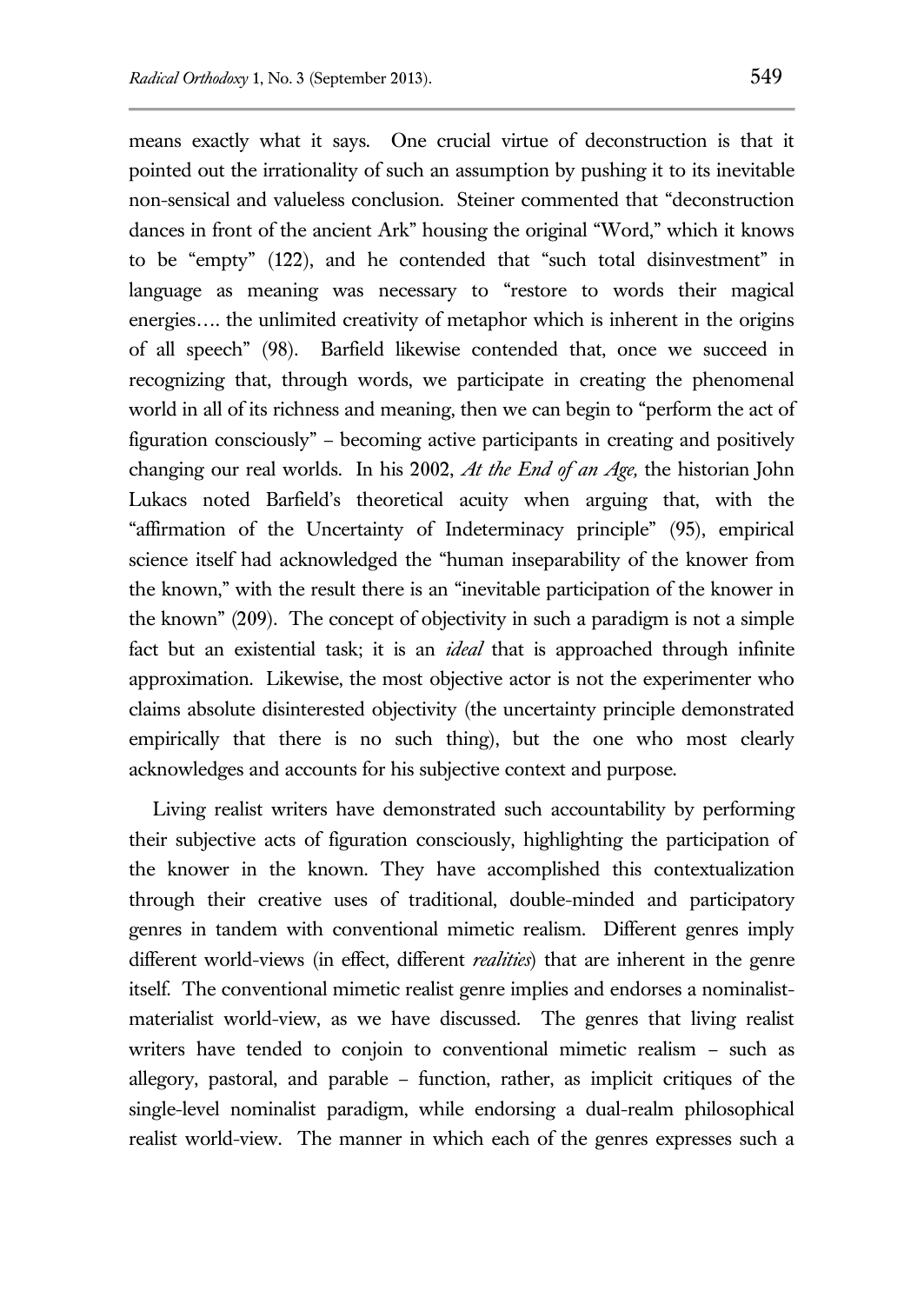world-view is particular to its nature. Allegory emphasizes the overall dualrealm nature of reality by focusing on the divide between the virtual and the actual, being and becoming, the ideal and the existent, the desired and the possessed. Pastoral envisions a potential world in which the realms on the two sides of the divide are fully connected and in which the human is wholly at home within a meaningful and value-laden natural and real world. While parable instructs the alert and engaged reader in the means and manner by which the connection between the realms is effected and a value-imbued world is created and maintained.

That modern and contemporary criticism largely has failed to recognize or appreciate the fact that realist fiction writers have been working in such traditional genres in tandem with conventional mimesis is indicative of our culture's nominalist assumptions and predilections. When, under the influence of the scientific revolution and the Cartesian subject-object paradigm, intellectuals in the Western world began to think of the world of actual appearances as the whole of an ultimate and self-evident reality, the idea of genre came to seem artificial and unnecessary, and even a dangerous and willful distortion of things as they really are. In *Validity in Interpretation*, published in 1967, E. D. Hirsch argued otherwise in an effort to save the lingering philosophical realist conceptions of contextual meaning and value from the contemporary post-structuralist theories that would culminate and punctuate the modernist nominalist error. "Understanding is itself genre-bound" (78), Hirsch contended, as meaning, in order to be meaningful, must have a working context. Every text, and indeed every speech act, operates in and through such a context, which Hirsch labeled an "intrinsic genre," contending that "valid interpretation is always governed by a valid inference about genre" (113) and that a "disagreement about an interpretation is usually a disagreement about genre" (98). Hirsch further emphasized that "the unifying and controlling idea in any type of utterance, any genre, is the idea of purpose" (99). By demonstrating the conscious aim that is part and parcel of any language act, Hirsch's argument implicitly counters the post-structuralist dicta of the death of the author and the autonomy of the text. The operation of genre as the intrinsic context and purpose of any language act implies, rather, an actual existential speaker addressing an actual existential audience.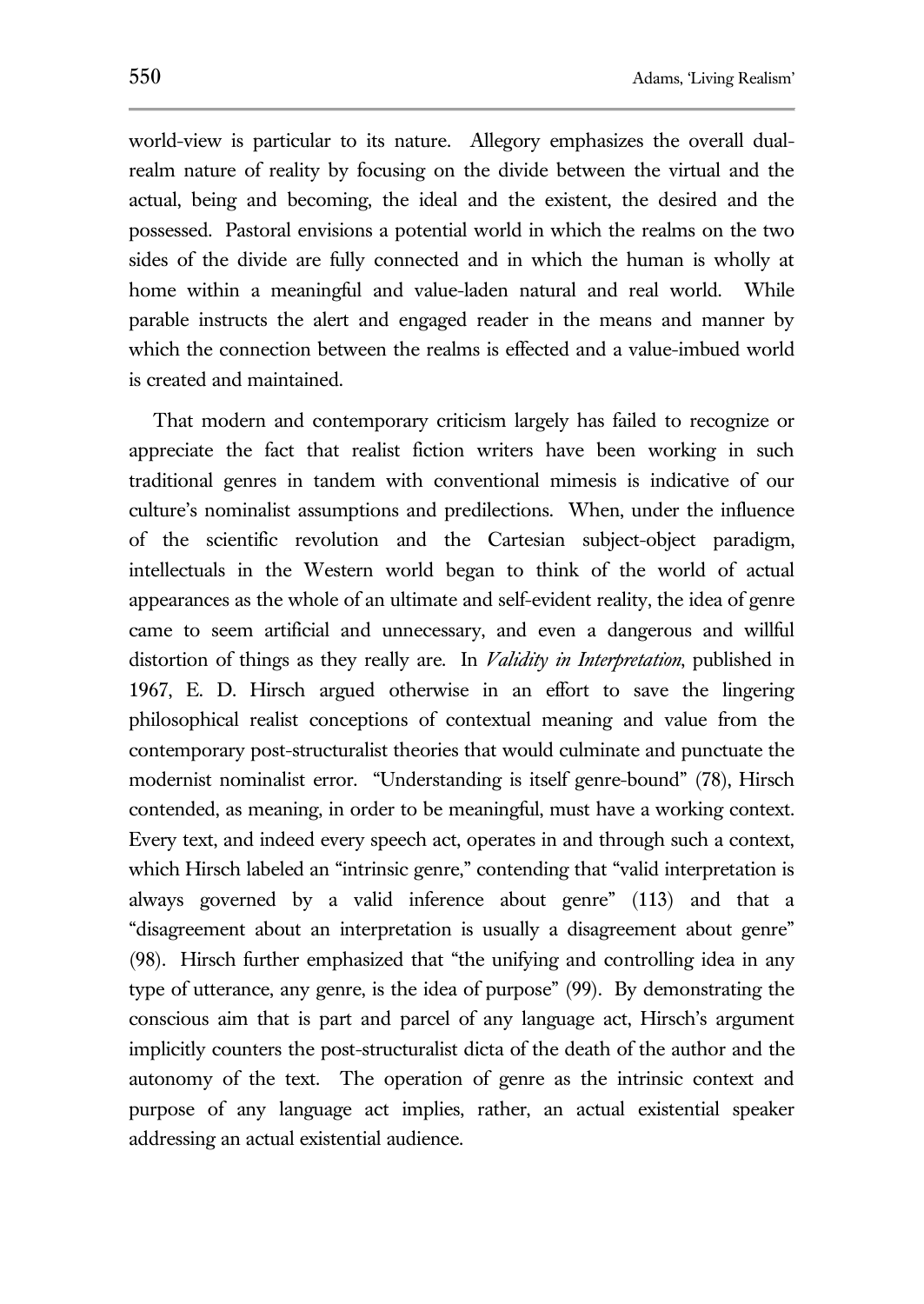"When living realist writers chose to work in and through double-minded genres in tandem with conventional mimesis in creating their fictive realities, they were in effect emphasizing the inherent artifice of all knowing, implicitly affirming Wilde's pronouncement that "truth is entirely and absolutely a matter of style" (981). To consider truth a matter of style is to emphasize the participatory nature of reality, acknowledging the possibilities and limitations of any particular viewpoint from which knowing occurs. It is, in effect, a plea for humility in our approach to understanding the world – which is to admit, among other things, that "our thinking of the world is unavoidably anthropomorphic, just as our exploration of the universe is inevitably geocentric" (John Luckacs 211). Recognizing the limitations of our viewpoints does not necessitate the abandonment of our belief in the reality of transcendent virtues and ideals; rather it enables us to *actuate* those ideals by recognizing the realities of other viewpoints, as Eagleton argued when he defined the idea of "objectivity" as meaning, "among other things a decentered openness to the reality of others" and the idea of "reason" as being

closely related to generosity… [it is] being able to acknowledge the truth or justice of another's claim even when it cuts against the grains of one's own interest and desires. To be reasonable in this sense involves not some desiccated calculation but courage, realism, justice, humility, and largesse of spirit; there is nothing clinically disinterested about it. (123)

Eagleton emphasized that all virtues and values only become actual through our participation in making them so, and he argued that the postmodernists who treated such ideals as mere tools of an oppressive patriarchy and a deluded Enlightenment have thereby forfeited their ability positively to change the world in a misguided and indulgent act of nihilistic rebellion.

There is a parallel between the concept that the virtue of reason becomes an actuality when one thinks and acts reasonably and the sense in which a fictive text is actualized in the response of the reader. The concept of conventional mimetic realism reduces the ultimate task of the reader's creative response to that of a judgment as to whether the reality presented in the text is life-like or not. The model is that of fidelity. If the text is judged as having been faithful in reproducing the world as it is generally perceived to be, or is likely to be, in actuality, the mimetic reader will be in turn faithful in mentally actuating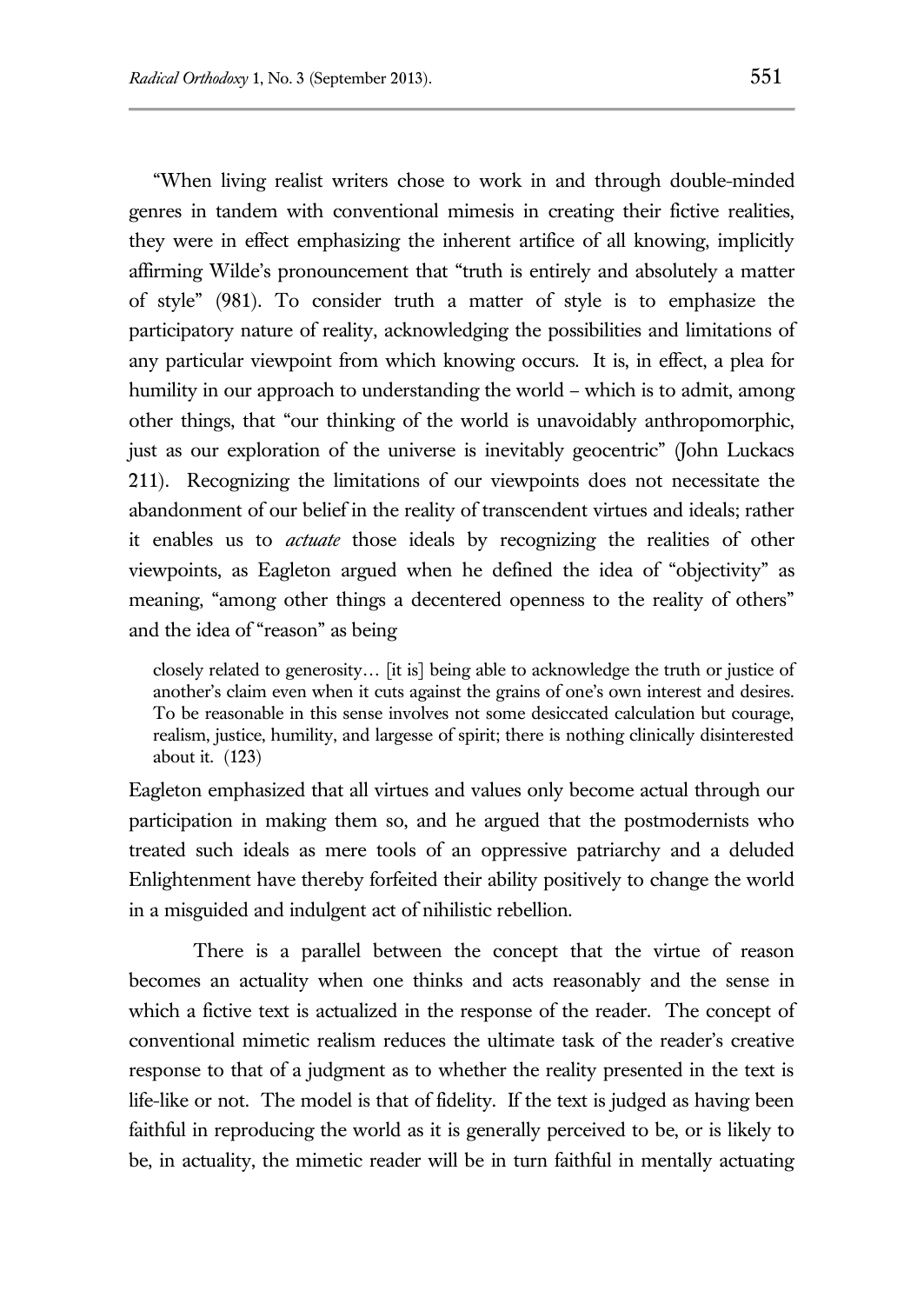the text. In such a model, responsibility is tantamount to obedience to the text's authority and creative choice is reduced to a minimum. At its essence, the critical concept of mimetic realism is a form of creative tyranny. Reality as it is habitually experienced tyrannizes the author who in turn tyrannizes the reader. Recognizing and responding to such tyranny, modernists sought to sabotage the system by frustrating the creation of meaning. As the conventional realists and naturalists who dominated late nineteenth-century literature had created all too possible worlds that the obedient reader was obliged to actuate in mental response, so the experimental modernists created worlds that were all but impossible mentally to actuate. Crucial modernist texts such as James Joyce's *Finnegan's Wake*, Ezra Pound's *The Cantos*, and Gertrude Stein's *The Making of Americans* function as nearly impassable barriers between figuration and actuation, art and life. As with Saussure's self-enclosed sign system, such texts maintain fidelity mainly to themselves; the existential world of the reader is excluded, or at least made unimportant. These modernist giants left behind great aesthetic disasters and tremendous existential failures, in the ruins of which postmodernists have been playing. Steiner contended that the "break of the covenant between word and world" that modernism witnessed and expressed was followed naturally and inevitably by the "negative semiotics" of deconstruction, as the classical Greek "tragic, prophetic drama" was followed by a farcical "satyr play" (115). The relation between the high modernists and their postmodern heirs is a similar one.

The difference in attitude towards literary realism between prototypical modernist and postmodernist authors and living realist writers is evident in their contrasting uses of traditional genres. When they consciously employed such genres, modernists and postmodernists did so for the most part ironically. The irony functioned as a lament for the necessary subjectivity of any particular viewpoint. The disappointed modernist-postmodernist attitude toward the subjective nature of human knowing is parallel in some ways to that of Albert Einstein who, although he himself brilliantly demonstrated the subjective and relational nature of scientific knowing, was nevertheless dissatisfied with the seeming limitations of such a paradigm and yearned for a totalizing universal model that would demonstrate the ultimate reality and knowability of objective truth. When the celebrated postmodern poet John Ashbery wrote in a typical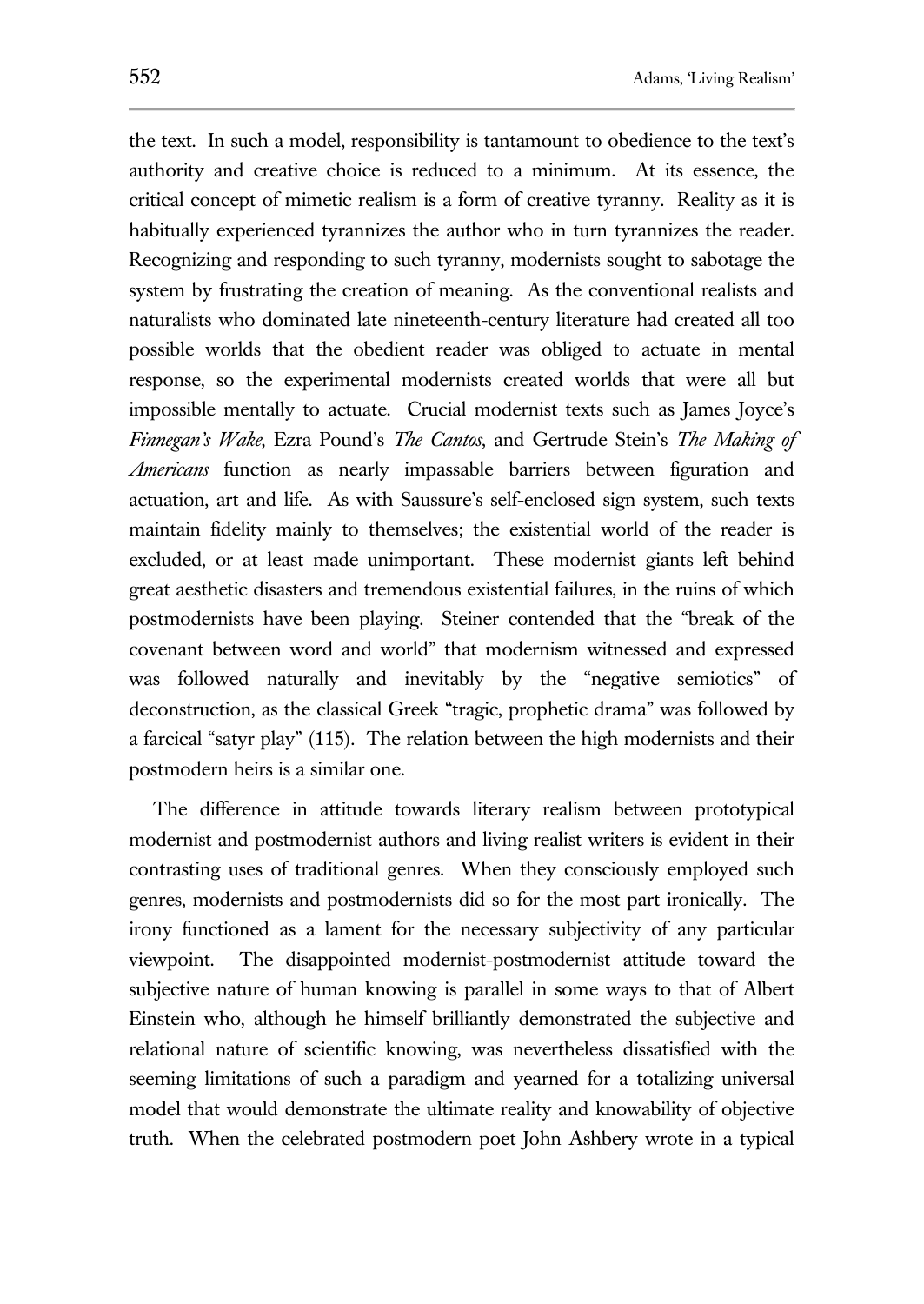passage, "Each person / Has one big theory to explain the universe / But it doesn't tell the whole story / And in the end it is what is outside him / That matters" (202), he was both demonstrating and lamenting the subjectiveobjective divide that confounded Einstein and upon which the non-participatory nominalist paradigm inevitably founders. It is this divide that accounts for the irony inherent in the modernist-postmodernist use of genre, which is treated implicitly as the subjectivizing cause of the divide between self and world, whereas it is merely a symptom of the nominalist paradigm's ultimate irrationality. For, as Hirsch pointed out, genre is the intrinsic element in any language act that demonstrates the necessarily contextual, purposeful, and participatory nature of all knowing. Genre tells us that we cannot evade the subjective limitations of our individual viewpoints, and thus of our existential worlds. This is a matter for lament for those who hunger for the singular authority and stable certainty of an ultimate objectivity, but it is positive and enabling knowledge for those who actively participate in creating the infinite realities of our pluralistic universe. The *reality* of pluralism is the revolutionary meaning of Wilde's dictum that truth is entirely and absolutely a matter of style, which too often has been interpreted to mean that truth is whatever we, in our special pleading circumstances, choose to say that it is. Such flexible, cynical, and strategic "truths" are not even true for ourselves.

A genre that is used ironically, as Pound in *The Cantos* and Ashbery in *Three Poems* used the genre of epic, for instance, is a genre that is not functioning correctly. The genre is not being allowed to be itself and the work in which it is operative is, in a generic sense, necessarily a failure from the start. This is not to say that *The Cantos* or *Three Poems* are failures as poems, but that they are failures as epics, which both poems readily admit. With *The Changing Light at Sandover*, James Merrill demonstrated that a  $20<sup>th</sup>$  century American poetry epic was indeed possible. He succeeded where Pound and Ashbery failed in part because his purpose was *not* to demonstrate the difficulty or impossibility of creating a modern epic, but simply to do so. His use of the epic genre was a good faith effort and the genre in turn enabled the effort.

Living realist fiction writers are more complex genre cases in that reviewers and critics of their work typically have been insufficiently alert to the possibility of the works' alternative generic allegiances and affiliations. Such critical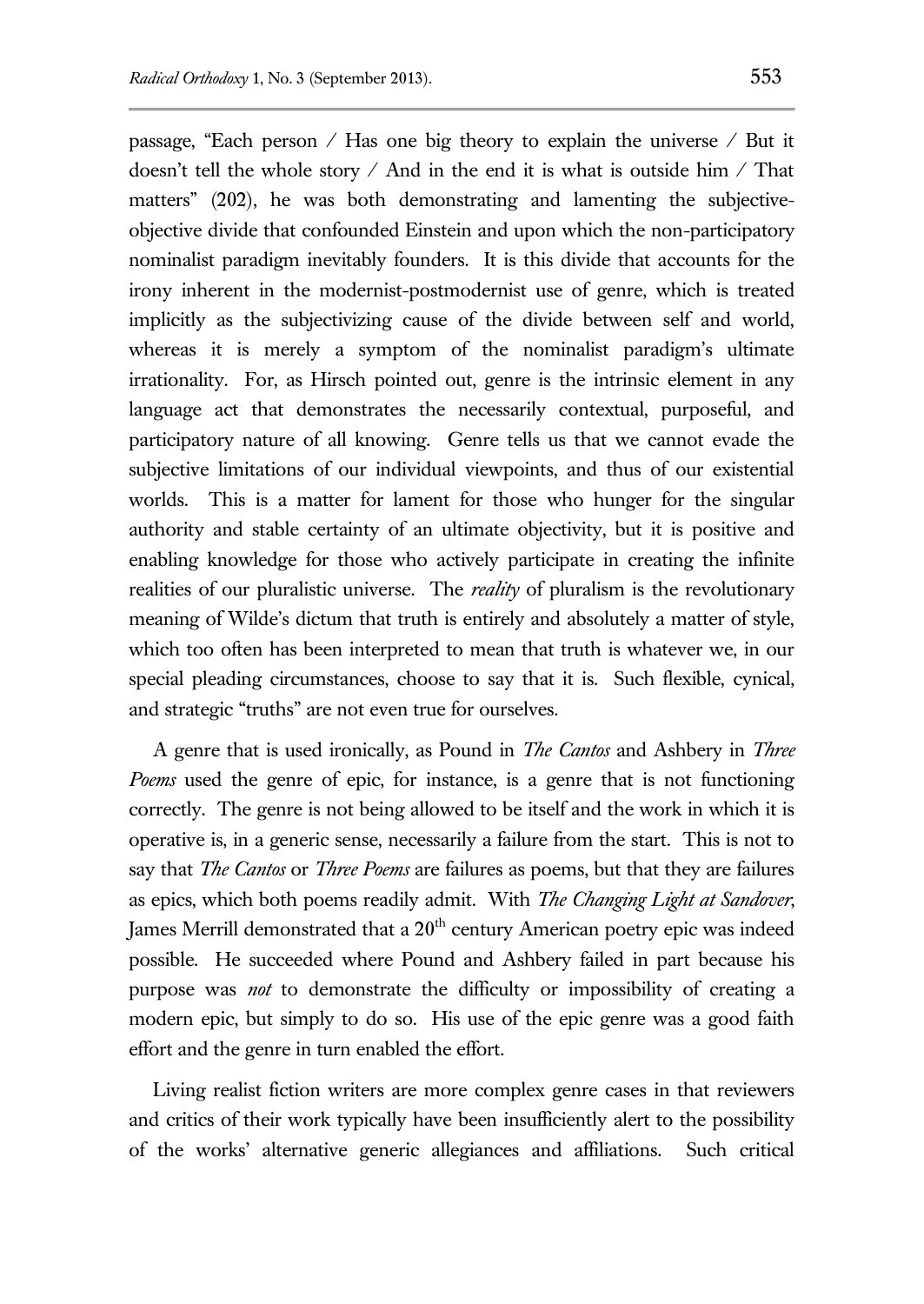misapprehension may be accounted for by the fact that living realist writers have been working in genres that have been overlooked and discredited as fictive structures as a result of the overwhelming dominance of the nominalist mimeticrealist paradigm, which is the paradigm from which the work of such marginalized alternative realist authors as Firbank, Purdy, and Henry Green typically and mistakenly has been approached by incomprehending reviewers and critics.

But the argument need not be limited to such special cases of historically misunderstood and undervalued writers. Realist fiction writers who are true creators have never merely copied actuality according to the proscriptions of an unimaginative and narrow-minded conceptual mimesis; rather they have commented and critiqued, altered and augmented, prophesied and envisioned. Our most valued realist writers have always been doing so, and the greatest of them – such as Charles Dickens, Marcel Proust, and Willa Cather – created living realisms so convincingly vital and profound as to put to shame the mere actualities of our everyday worlds. If we are alert to the possibility, we can observe the manner in which each of these authors relied on a traditional double-minded genre to critique and challenge the actualities of their mimetic worlds – Dickens employing complex allegories as satirical societal prods, Proust envisioning elaborate pastorals as existential solace and retreat, and Cather crafting aesthetic-ethical parables in the guise of nostalgic historical tales.

The living realism practiced by such masters of the craft invites – and to some extent requires – the interactive participation of the reader, who, by dint of her willing engagement with the reality of such imagined worlds, sets herself in implicit opposition to her contemporary actuality. This opposition is more than mere imaginative play or escapism. It is, rather, an existential choice to assent to the living reality of a desired potential as being aesthetically and ethically superior to the current actual. The importance of the reader's willing engagement as creative choice can hardly be overstated, for it is that which allows and enables creative artists to change our worlds through the living potential of their created realities.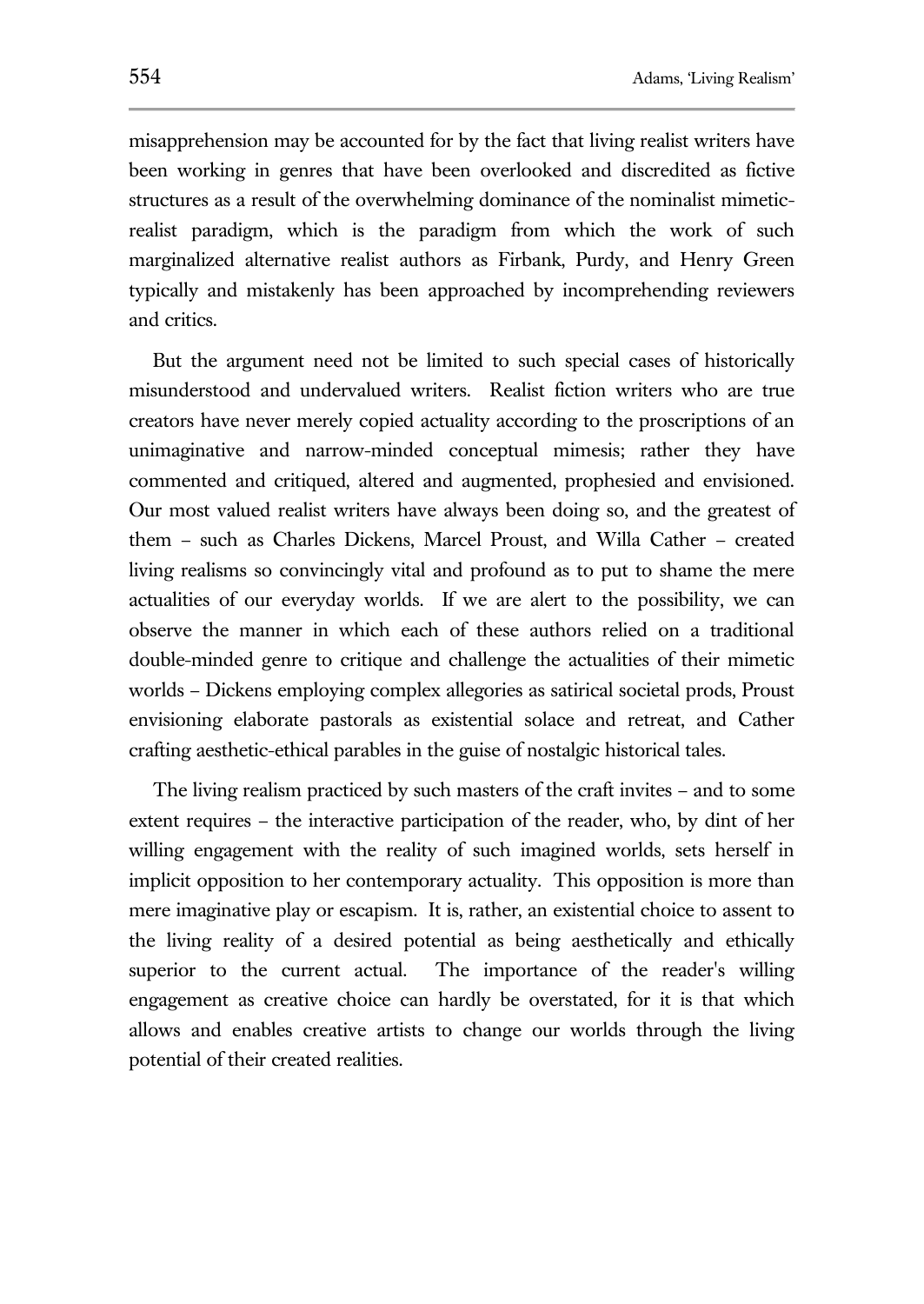If one were to try to put one's finger on the intellectual historical moment in which Western literary-theoretical culture first entered the existential cul-de-sac that a nominalistic modernism/postmodernism has proved itself to be, one might well focus on the linguistic theory of Saussure, the basis and inspiration for Derrida's theory of deconstruction, which helped to convince a generation of readers and critics of the ultimate inefficacy and unreality, even, of the reader's creative and purposive response to a text. According to the Saussurean-Derridean model, language is a self-involved dyadic system of signifiers and signified that exists apart from its users, and which indeed *uses* its users, rather than being used by them. As John K. Sheriff noted in his crucial 1989 critique of deconstruction, *The Fate of Meaning*: Structural and deconstructive theory's "final no" to meaning is not a denial of meaning, but a denial that people can control it; it is a loss of faith in human action. The "yes" on which the future of the world depends is an acknowledgment, an affirmation that meaning is ultimately grounded not by the rules of rationality, but by human choice (140).

Sheriff is of course alluding to Wallace Steven's famous poem, "The Well Dressed Man with a Beard," which begins, "After the final no there comes a yes / And on that yes the future world depends" (247). Sheriff finds the source of such a yes, as regards the efficacy of human choice in responding in and to language, in the semiotic theory of Charles Peirce, which Peirce developed in the same period as Saussure elaborated his system. The crucial difference in the Peircean system of semiotics (a word he coined) regards the function and importance of the language user in the language system. For Peirce, the living structure of a sign is always triadic, involving the existential interpretant, "A sign is something which stands to somebody for something in some respect or capacity" (Peirce 2.228). As Sheriff glosses, Rather than posit some sort of autonomous system of arbitrary relations independent of sign users, Peirce, without denying the social nature of language, says that "the symbol is connected with its object by virtue of the idea of the symbol-using mind, without which no such connection would exist" (2.299). His theory neither centers nor decenters man; it merely makes mind and language interdependent (137).

Sheriff contended that the Saussurean-Derridean "dyadic sign is a remnant of classical Western thinking, which assumes that to study things as they 'really are'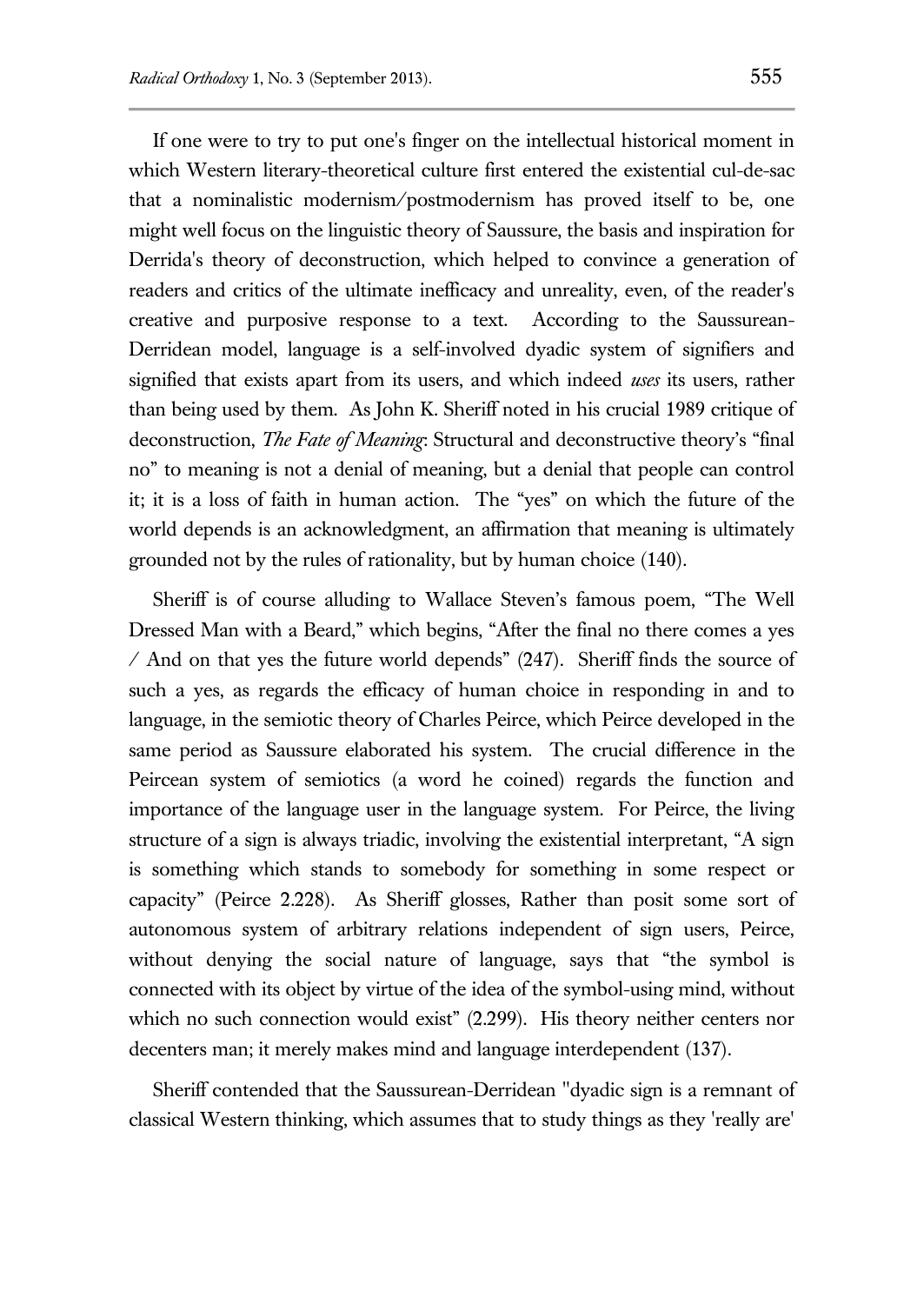is to study them as external, autonomous, isolated objects, to see everything as parts and wholes" (48).

This tendency is related, of course, to the concept of mimetic realism, which was developed as a way to make fictive literature more objectively scientific. Taking a value-neutral materialistic science as a paradigmatic model was a disastrous, if perhaps historically unavoidable, misstep for the humanities, for it undermined their very nature and purpose. And a positivistic mimetic materialism is not even good science when it comes to understanding the nature of living systems, as Prigogine-Stengers and others have demonstrated empirically, and as Whitehead observed more than seventy years ago in arguing that a scientific view of nature that ignores the primary importance of creative and purposive behavior in all living things fundamentally misunderstands the nature of life itself:

The characteristics of life are absolute self-enjoyment, creative activity, aim…. Science can find no individual enjoyment in nature: Science can find no aim in nature: Science can find no creativity in nature: it finds mere rules of succession. (MOT 150, 154). Rules of succession, like the paradigm of mimetic realism, can comprehend the relationship of the past to the present, but they are blind when it comes to understanding the manner in which the future is creatively, purposively, and joyfully evolved out of the present and past. And it is of course the future that most concerns us in living our lives, both individually and collectively, as Wilde observed in, "The Soul of Man Under Socialism," when discussing the distressing failures of our all too short history of human civilization: But the past is of no importance. The present is of no importance. It is with the future that we have to deal. For the past is what man should not have been. The present is what man ought not to be. The future is what artists are. (1100)

It is, in any case, what they ideally should be, as any theory of a *living* realism must strive to comprehend. If we are to put into practice such a theory, we must train ourselves to identify and analyze the relationship in the literary work between the world as given and the world as desired. To do so is to acknowledge and pay heed to the fact that the literary work has aesthetic-ethical values and aims. In the past several decades, Western literary criticism has become admirably subtle and adroit at recognizing the political, psychological,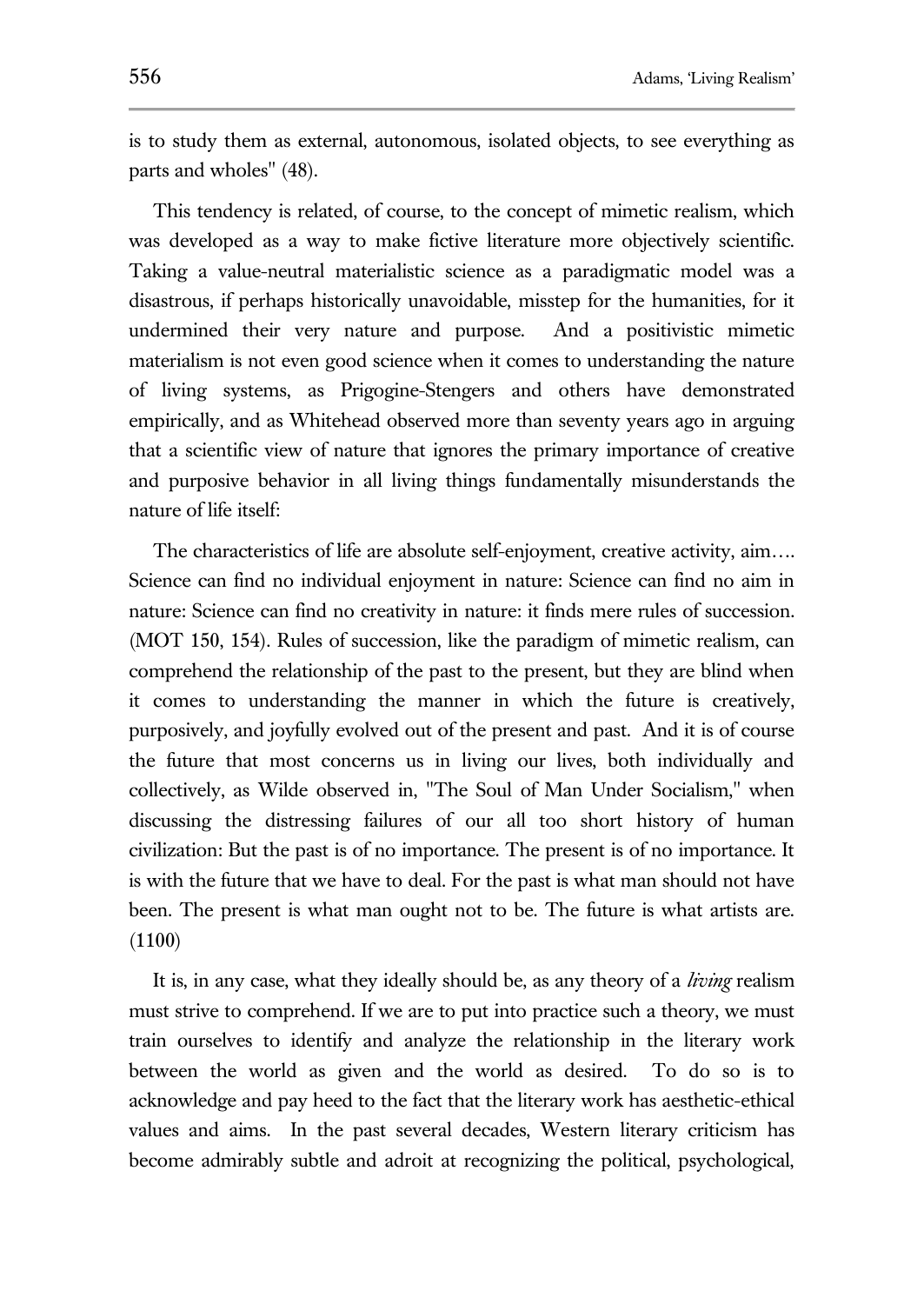and linguistic implications and ramifications of literary works. But these aspects of the literary work most often have been approached in a negative sense, as befits the criticism's underlying nominalist-materialist Marxist, Freudian, and Derridean theories. The result is that literary criticism has become on the whole skeptical and suspicious in its relation to the work of literature. Such a hermeneutic of suspicion only hinders us when we attempt to identify and analyze the aesthetic-ethical aim and puropse of literary works, which are expressive of a constructive and creative desire to shape and alter the world according to an aesthetic-ethical envisioning of the beautiful and the good, words and ideals that one rarely encounters in contemporary theory and criticism.

When the literary work is conceived as an aesthetic-ethical act, the existential aim of realism in literature is understood to be *not* to compel the world in fiction to conform to the world in actual fact, but to inspire the actuality of the real world to evolve in creative relation to our idealistic envisioning of the beautiful and the good. Within such a critical paradigm of interactive reality, literature is itself reclaimed from its degraded status as a product and symptom of historical error, psychological bad faith, and linguistic imprisonment, and is conceived as a catalytic agent for progressive change and improvement in our world.

In a relational and participatory paradigm of literary realism, the intrinsic nature of the real is no longer understood to be the mimetic realist's set of actual facts, but is rather *actualized value*, the ever-progressing realization of our values and ideals. In terms of literary history, such a concept involves a return to the Romantic paradigm of experience in which the imagination is primary and its actualizations are secondary. Whitehead noted the perspicacity of the Romantics when he observed that the Romantic movement in literature was "a protest against the exclusion of value from the essence of matter of fact" (SMW 94), which was the enervating result of the Newtonian-Cartesian separation between human subject and world object. Wilde likewise praised the Romantics for their paradigmatic insistence upon the creatively progressive nature of the imagined real, which he contrasted to the retrograde effect of the mimetic-realist project, contending that, "Life goes faster than Realism, but Romanticism is always in front of Life" (1091). Wilde, whom Northrop Frye rightly recognized as "one of our few genuinely prophetic writers" (37), predicted that a time would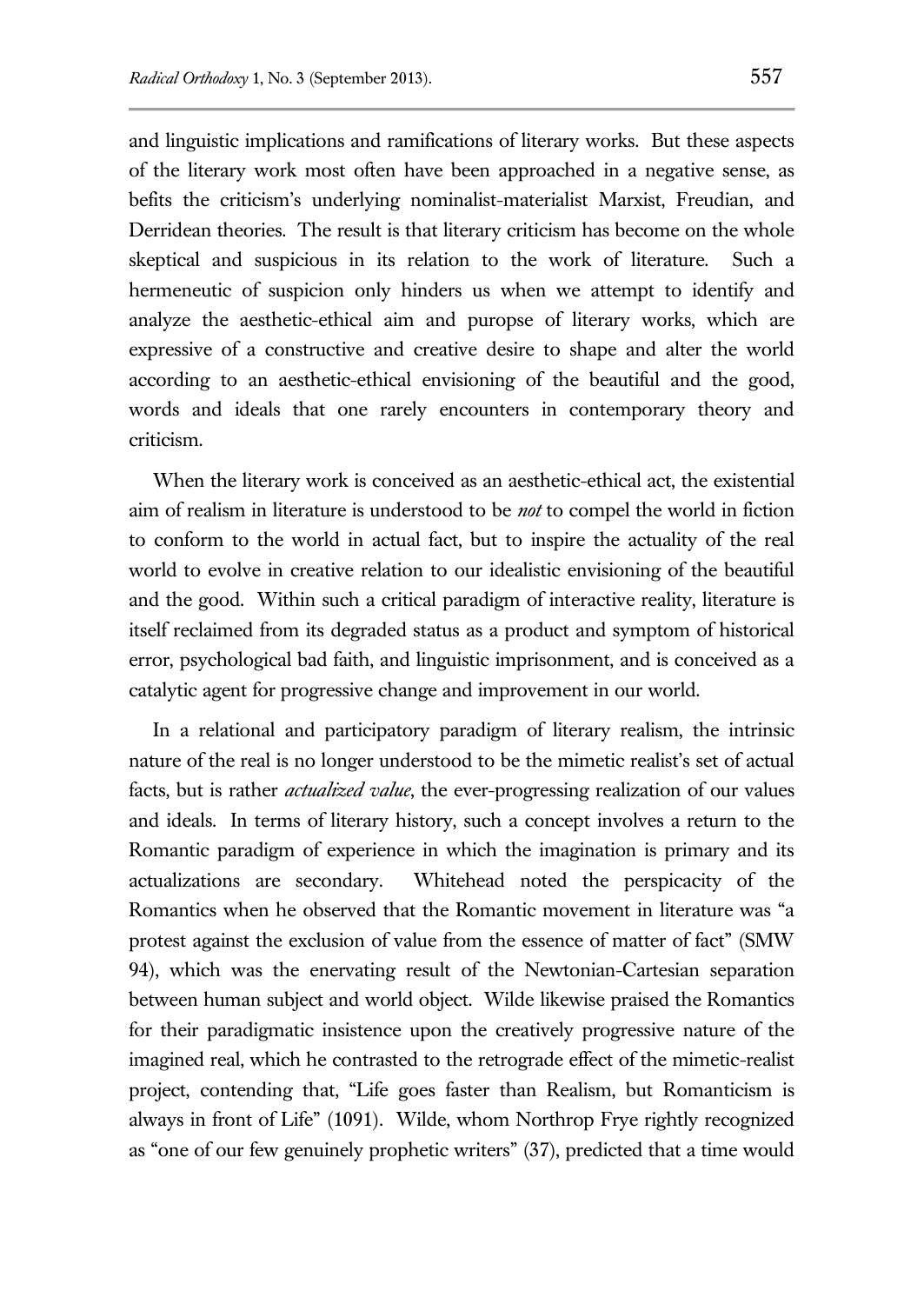come when our culture finally would grow tired of its misguided belief that it is the duty of realism in art to copy "commonplace" life as a set of actual facts, at which point we as artists and critics might turn once again for inspiration to our most enlightened and enlivening ideals, which have the power to alter the very nature of reality, as Wilde prophetically envisioned:

And when that day dawns, or sunset reddens, how joyous we shall all be! Facts will be regarded as discreditable, Truth will be found mourning over her fetters, and Romance, with her temper of wonder, will return to the land. The very aspect of the world will change to our startled eyes. (991)

## **References**

Adorno, Theodor, Walter Benjamin, Ernst Bloch, Bertolt Brecht, and Georg Lukács. *Aesthetics and Politics*. Afterword Fredric Jameson. Trans. Ed. Ronald Taylor. New York: Verso, 1977.

Ashbery, John. *Selected Poems*. New York: Penguin, 1986.

Barfield, Owen. *Saving the Appearances*. New York: Harcourt, 1965.

Capra, Fritjof. *The Web of Life*. New York: Anchor, 1997.

- Deleuze, Gilles. *Bergsonism*. Translated by Hugh Tomlinson. New York: Zone Books, 1988.
- Eagleton, Terry. *The Illusions of Postmodernism*. London: Blackwell, 1996.
- Feibleman, James. *The Revival of Realism*. Port Washington, NY: Kennikat Press, 1946.
- Frye, Northrop. *Northrop Frye on Religion.* Ed. Alvin A. Lee and Jean O'Grady. Toronto: University of Toronto Press, 2000.
- Hirsch, E. D. *Validity in Interpretation*. New Haven: Yale UP, 1967.
- James, William. *A Pluralistic Universe*. Lincoln, NE: University of Nebraska Press, 1996.